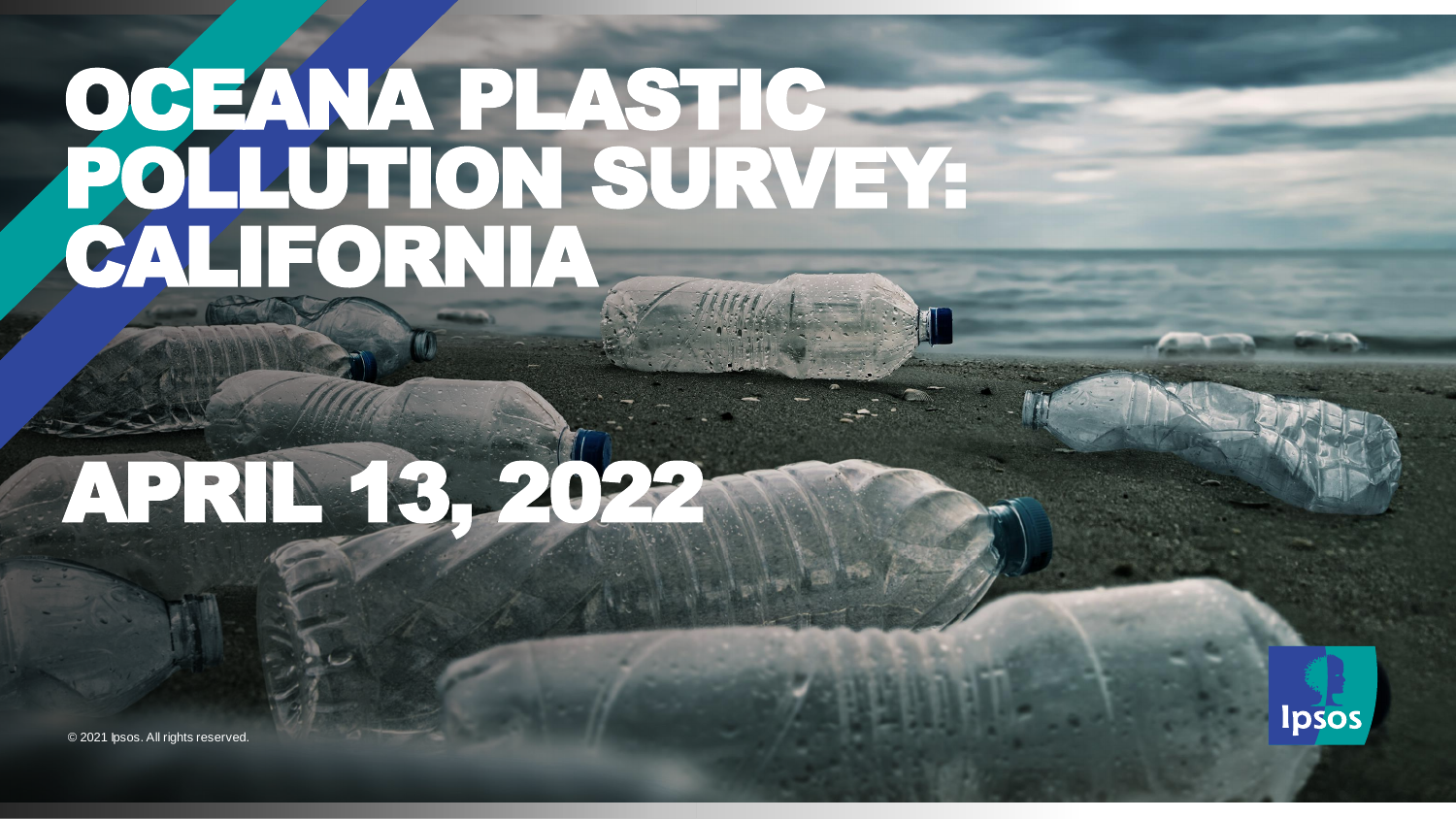### CONTENTS

- **1. PLASTIC POLLUTION CONCERN**
- **2. PLASTIC USAGE PERCEPTIONS**
- **3. SUPPORT FOR POLICIES THAT REDUCE SINGLE-USE PLASTICS**
- **4. SINGLE-USE PLASTICS AND NATIONAL PARKS**
- **5. IMPACT OF SINGLE-USE PLASTIC REDUCTION ON PURCHASING AND VOTING**

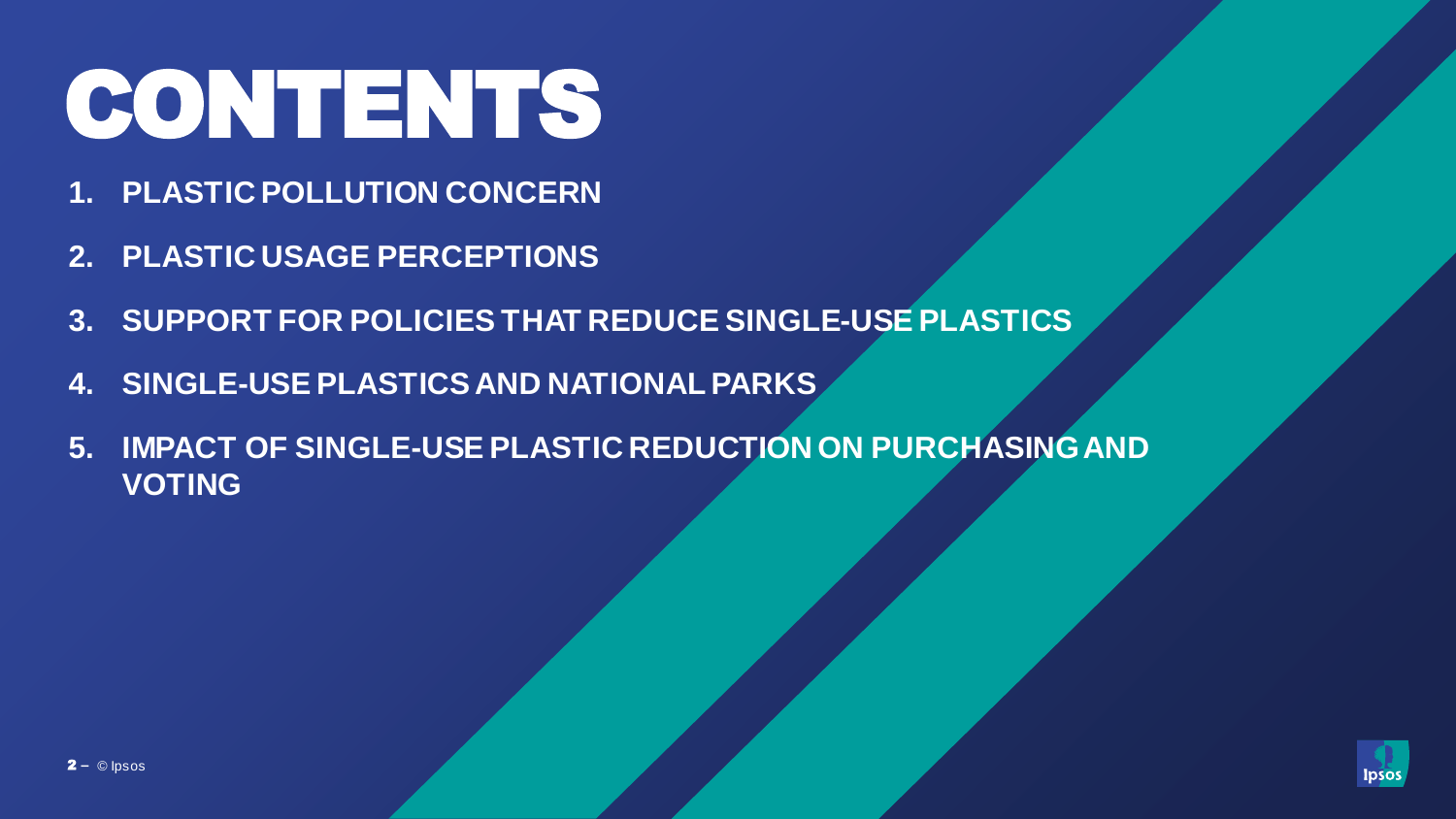### METHODOLOGY

These are some of the findings of an Ipsos poll conducted between November 5 to 9, 2021, on behalf of Oceana. For this survey, a sample of roughly 379 adults age 18+ who are residents of California were interviewed online in English.

The sample for this study was randomly drawn from Ipsos' online panel, partner online panel sources, and "river" sampling and does not rely on a population frame in the traditional sense. Ipsos uses fixed sample targets, unique to each study, in drawing a sample. After a sample has been obtained from the Ipsos panel, Ipsos calibrates respondent characteristics to be representative of the U.S. population using standard procedures such as raking-ratio adjustments. The source of these population targets is U.S. Census 2019 American Community Survey data. The sample drawn for this study reflects fixed sample targets on demographics. Post-hoc weights were made to the population characteristics on gender, age, race/ethnicity, region, and education for the national sample and the statewide oversamples.

Statistical margins of error are not applicable to online non-probability polls. All sample surveys and polls may be subject to other sources of error, including, but not limited to coverage error and measurement error. Where figures do not sum to 100, this is due to the effects of rounding. The precision of Ipsos online polls is measured using a credibility interval. In this case, the poll has a credibility interval of plus or minus 5.7 percentage points for all Californians. Ipsos calculates a design effect (DEFF) for each study based on the variation of the weights, following the formula of Kish (1965). This study had a credibility interval adjusted for design effect of the following (n=379, DEFF=1.5, adjusted Confidence Interval=+/-7.2 percentage points).

The poll also has a credibility interval plus or minus 6.8 percentage points for California registered voters.



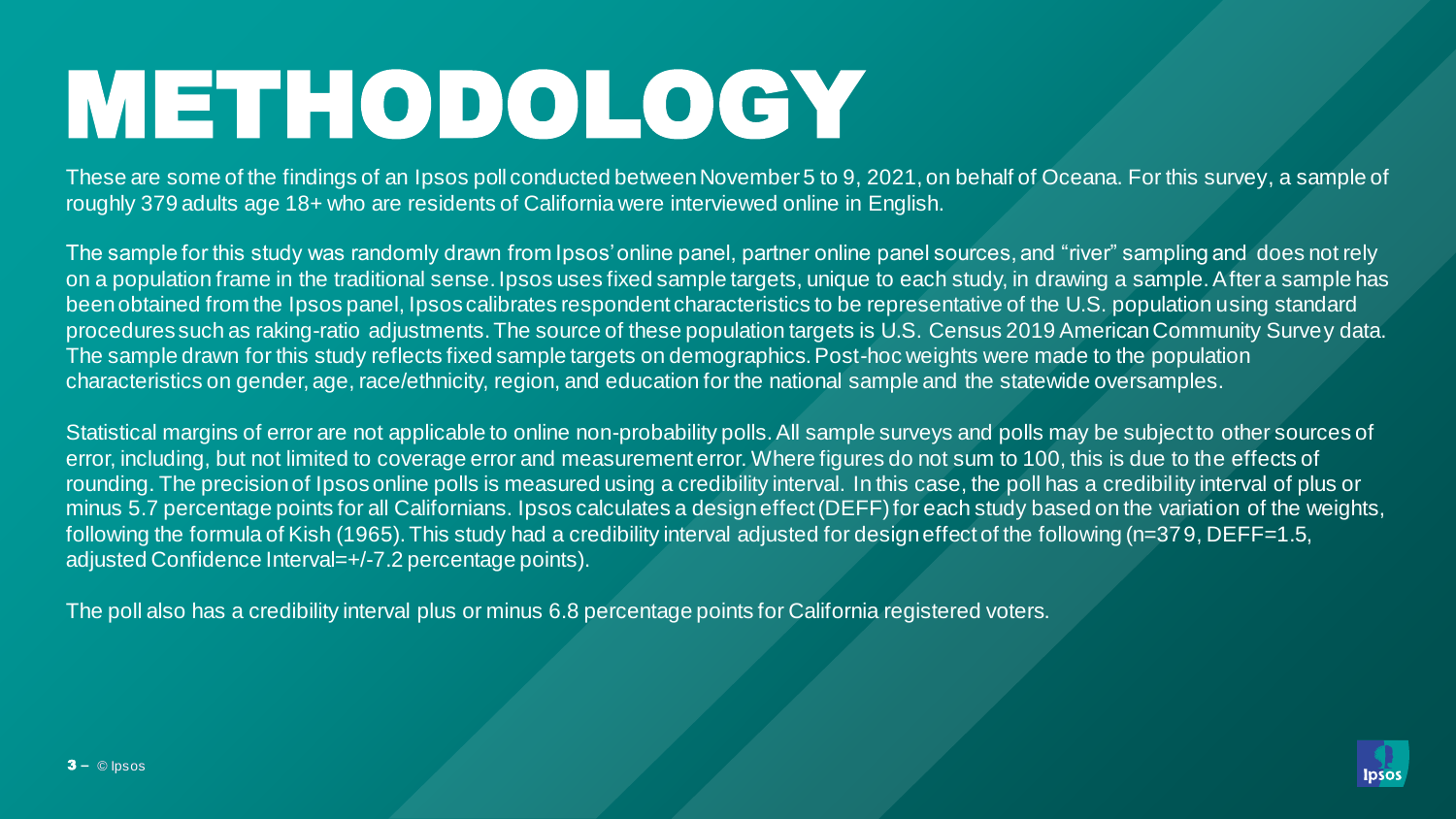### Plastic Pollution Concern

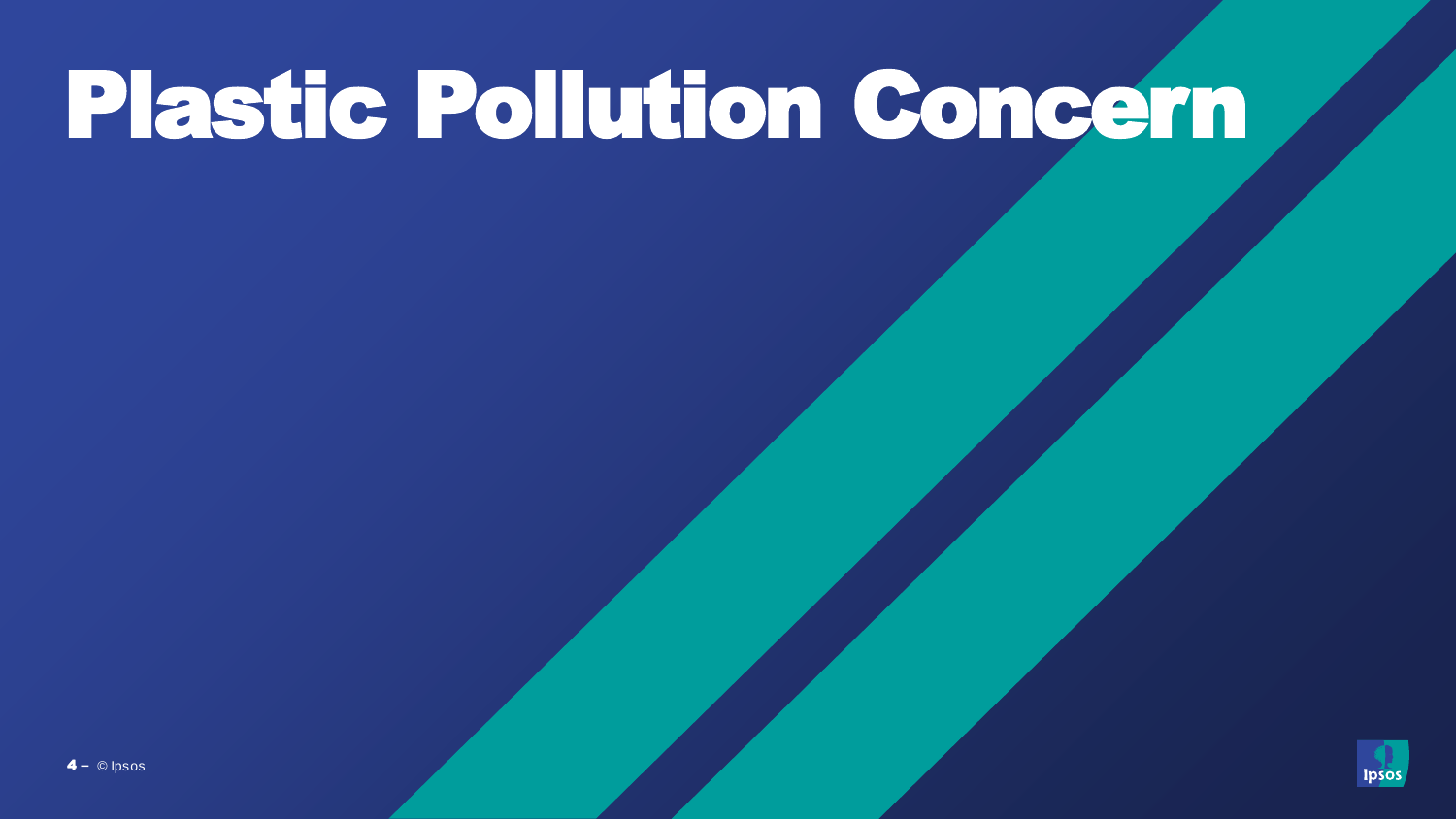#### Concern over Plastic Pollution

**How concerned are you about plastic pollution and its impact on the environment and our oceans?**





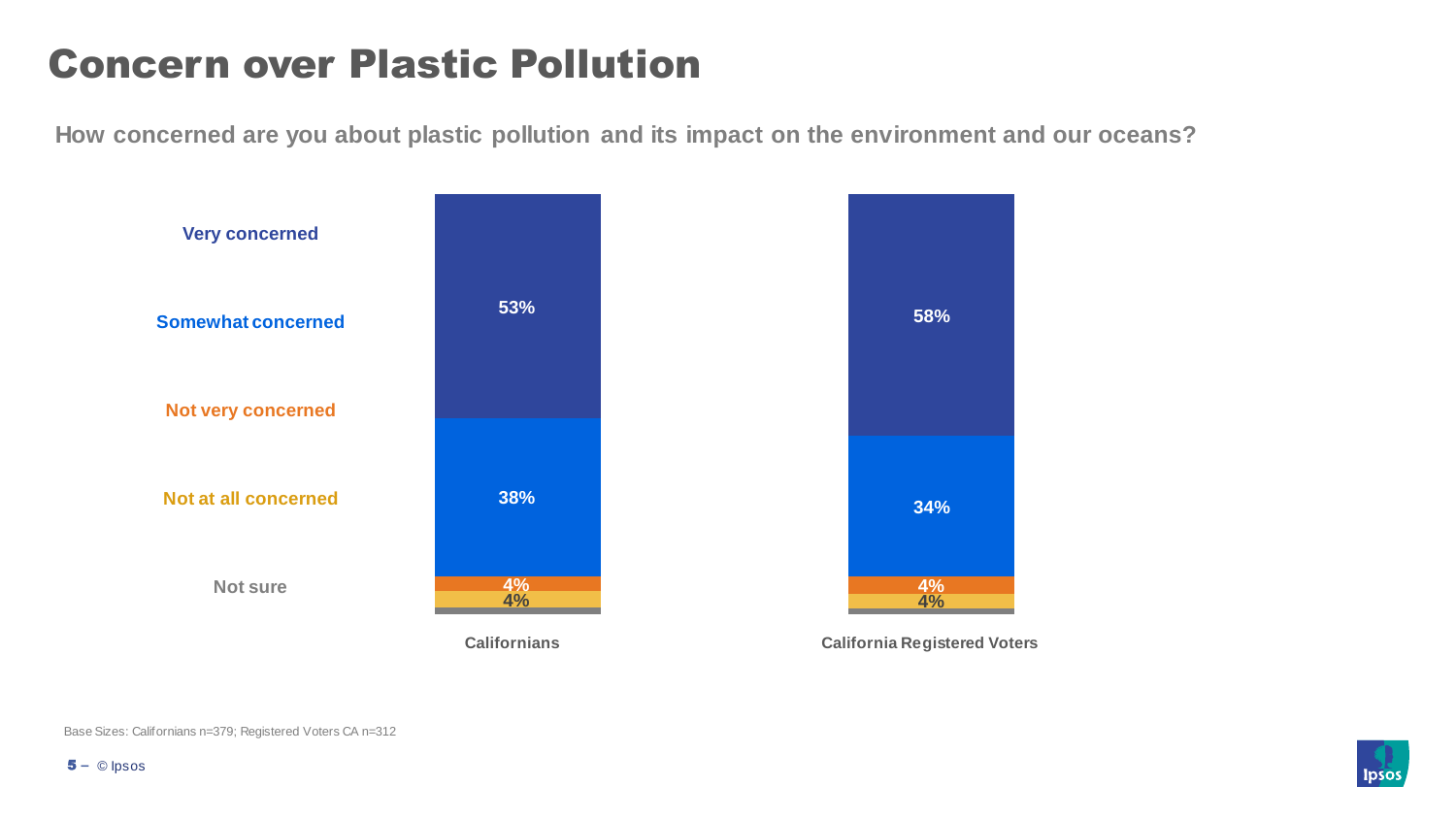#### Concern over Single-Use Plastics

**Single-use plastics like beverage bottles, grocery bags, and takeout food containers are made from a material designed to last forever but are often used only once before polluting the Earth for years to come. Single-use plastic products are also the most common waste items picked up in beach cleanups worldwide.** 

**How concerned are you about single-use plastic products?** 

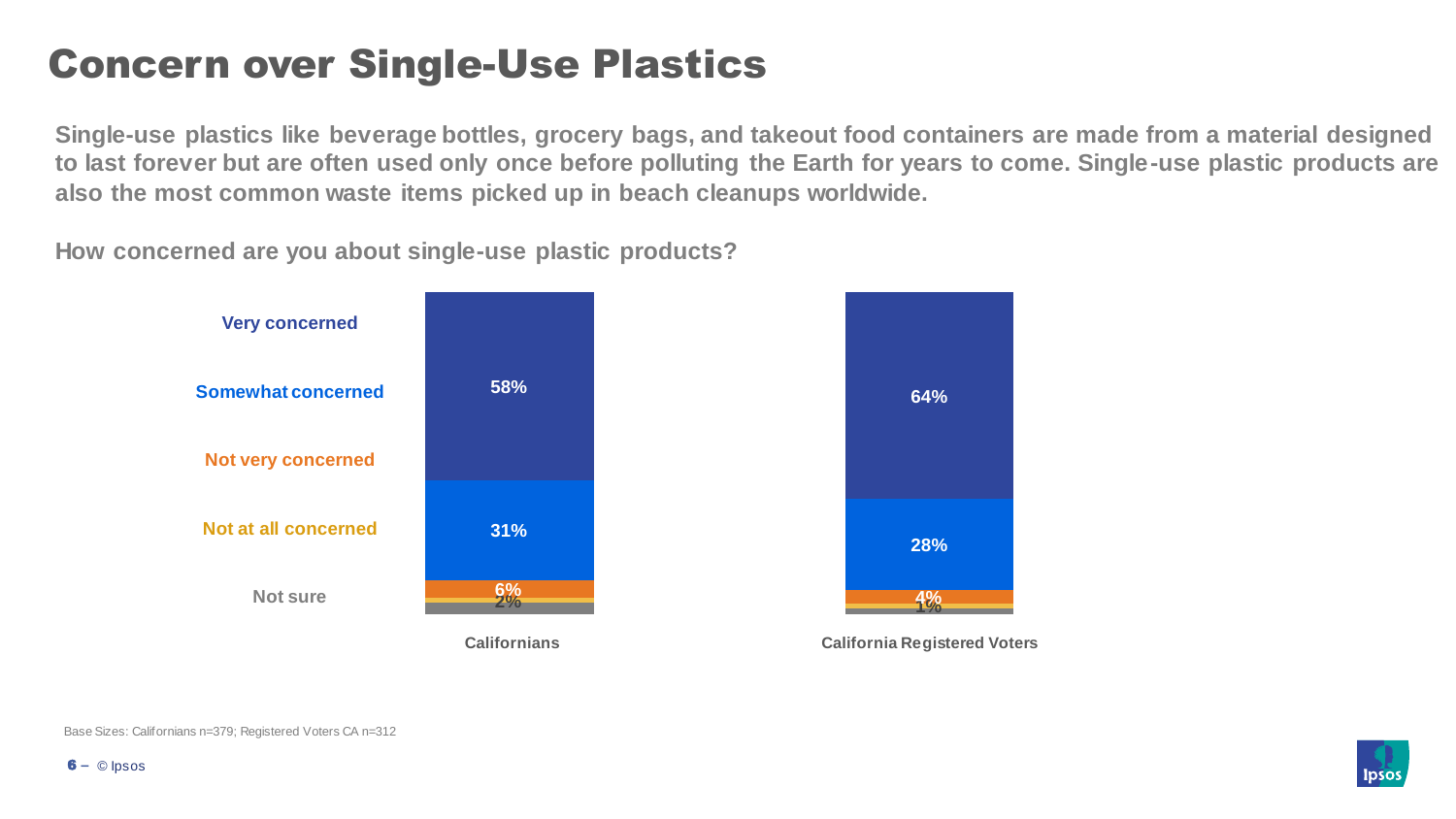#### Recycling Facts' Impact on Single-Use Plastic Concern

**Even though many of us are putting plastic in recycling bins, less than 9% of the United States' plastic waste is recycled. The rest is landfilled, exported, incinerated, or discarded into the environment.** 

**Knowing this, are you more or less concerned about single-use plastic products?**



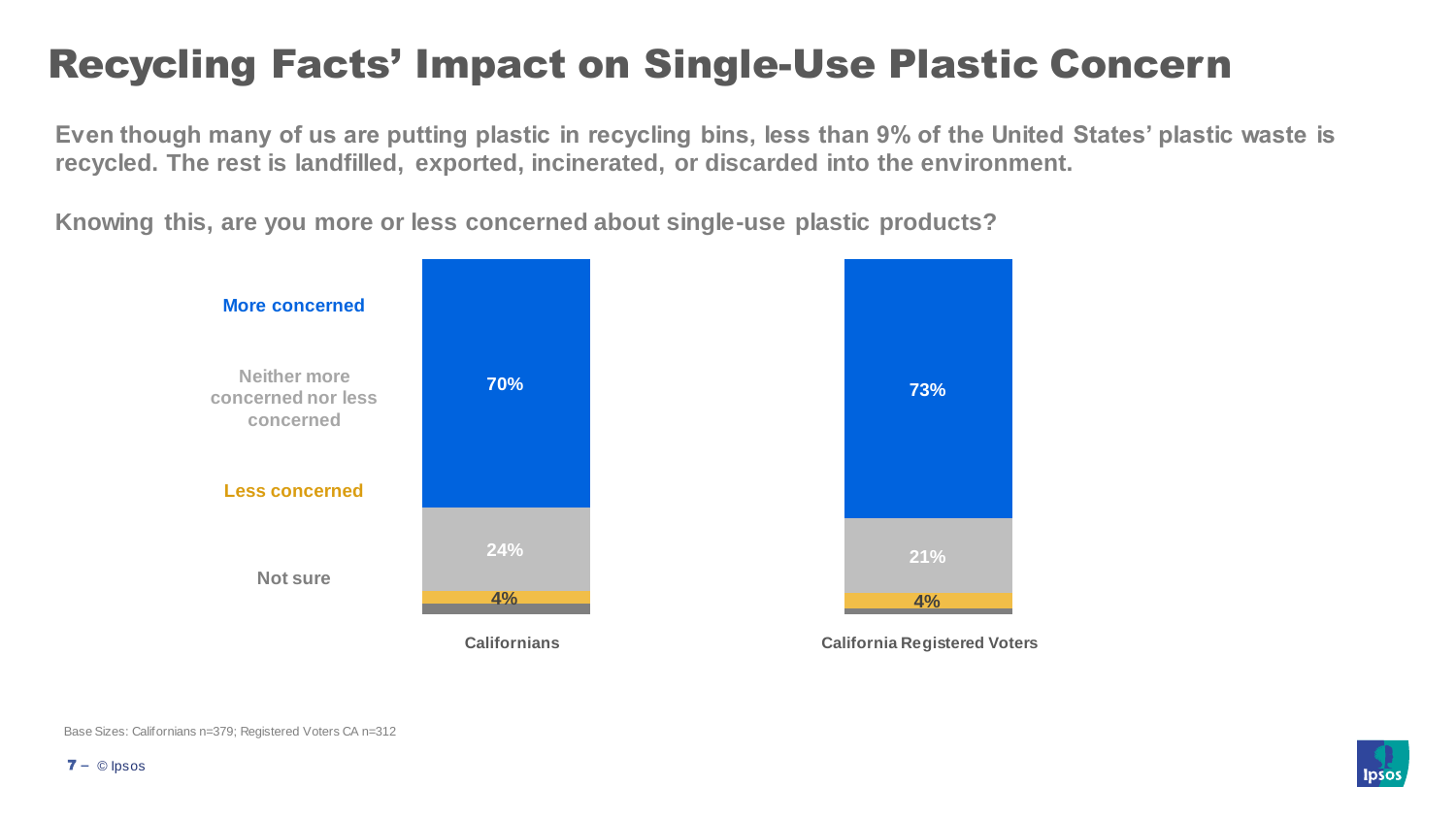#### Concern over Plastic used in Food Delivery and Takeout

**How concerned are you, if at all, with the amount of plastic items used in food delivery and takeout?**

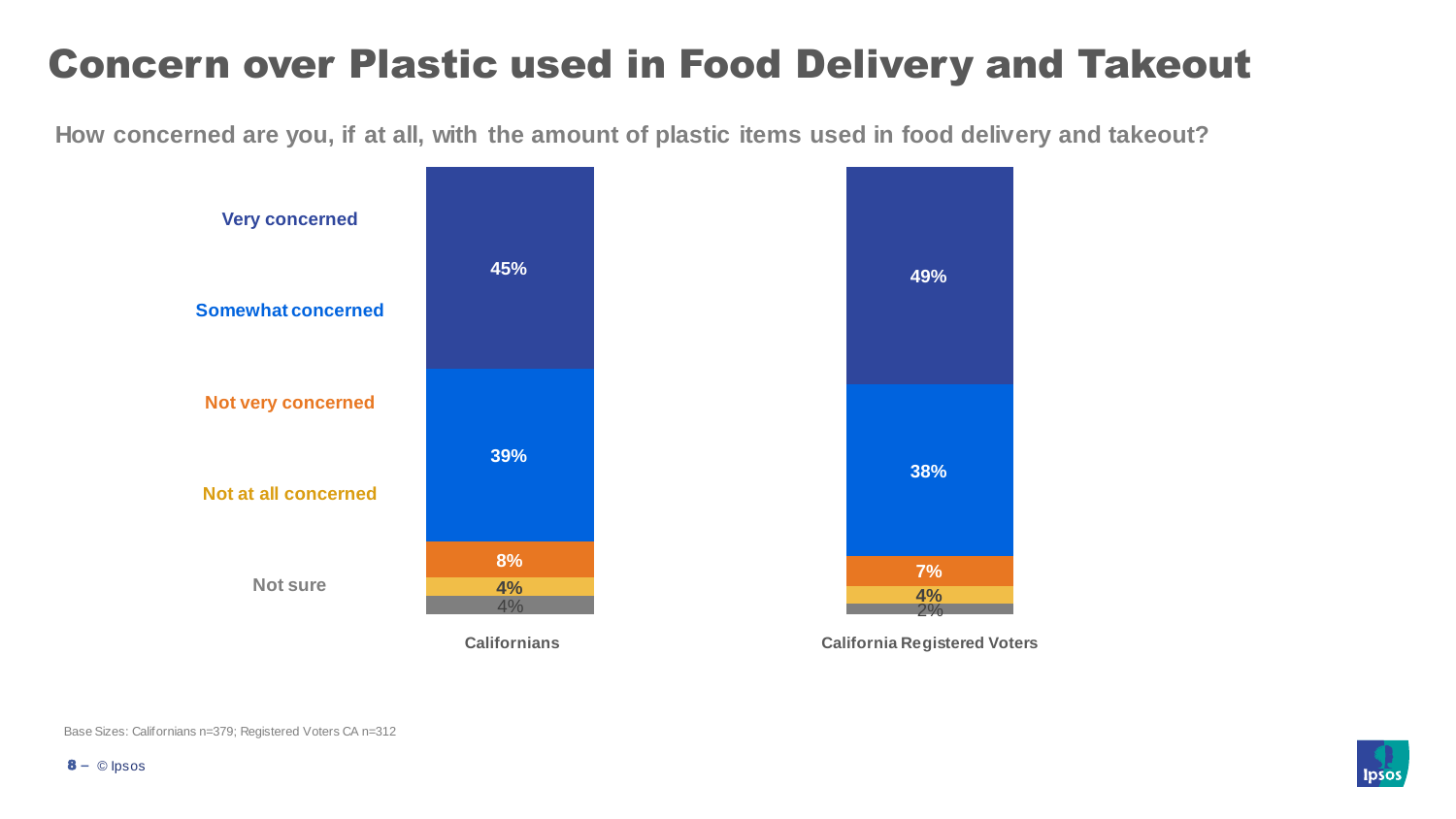# Plastic Usage Perceptions

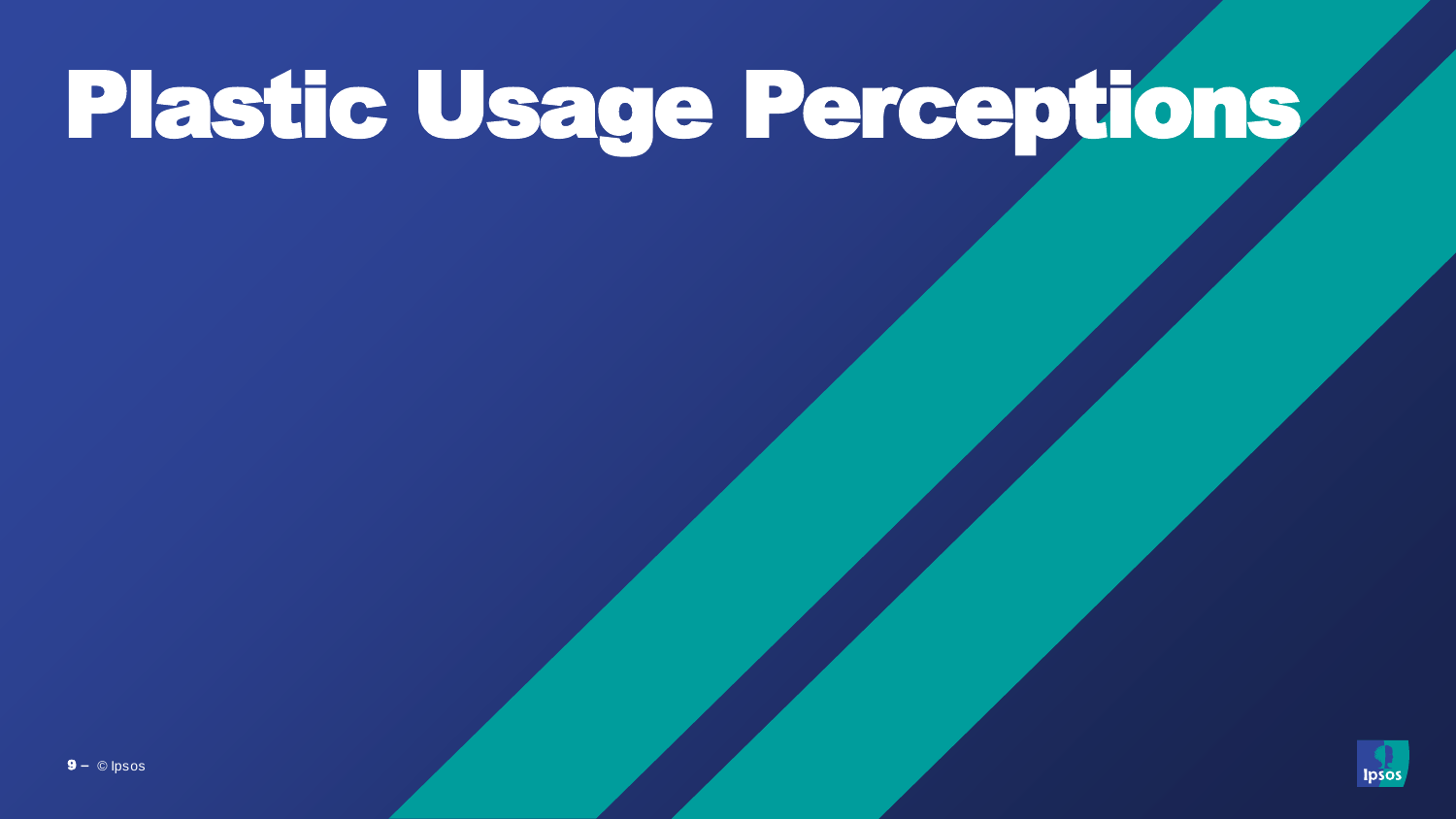**How much do you agree or disagree with each of the following statements?**

*I am very concerned about plastic pollution.*



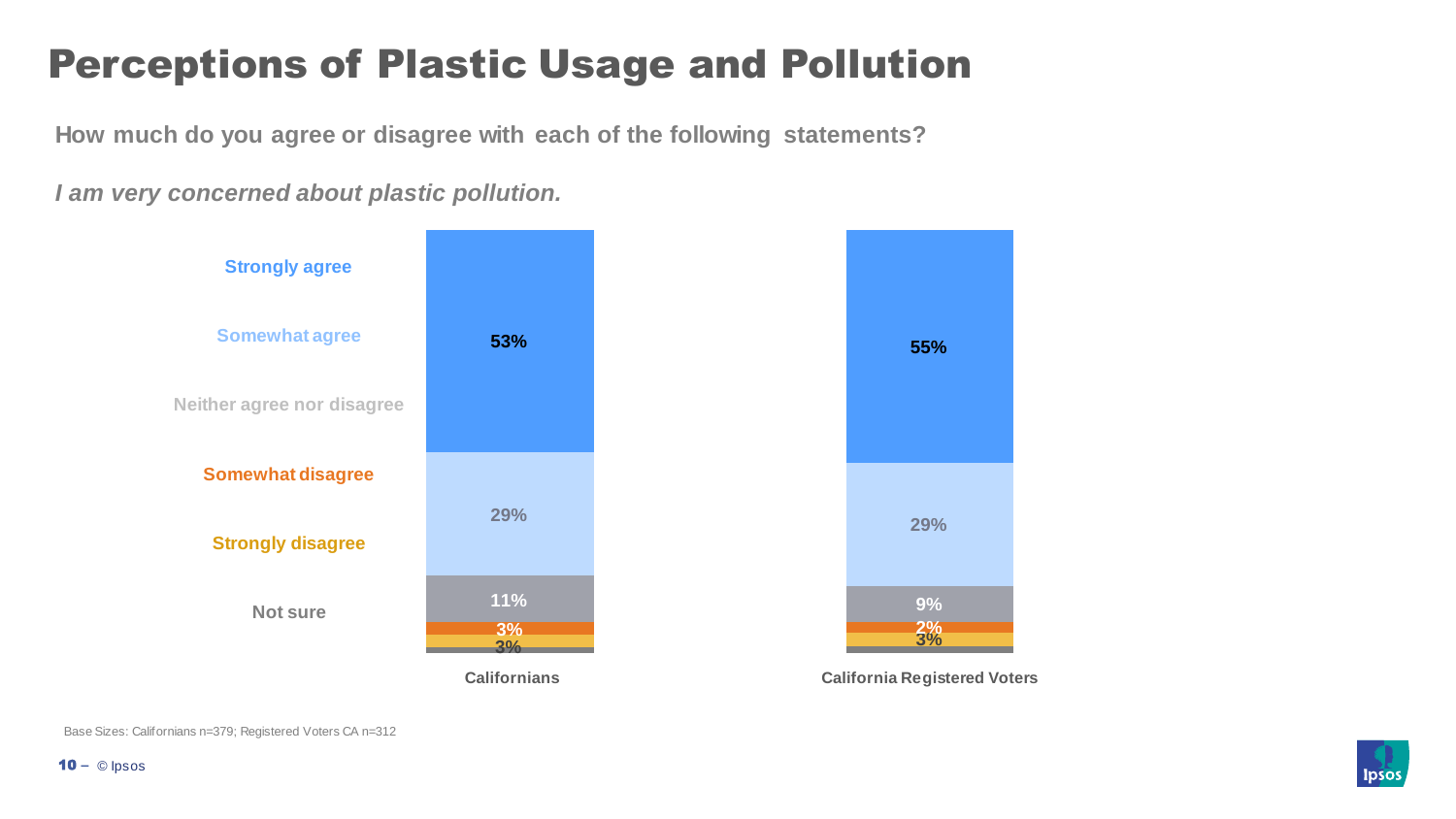**How much do you agree or disagree with each of the following statements?**

*Companies need to stop producing and using so much single-use plastic.*





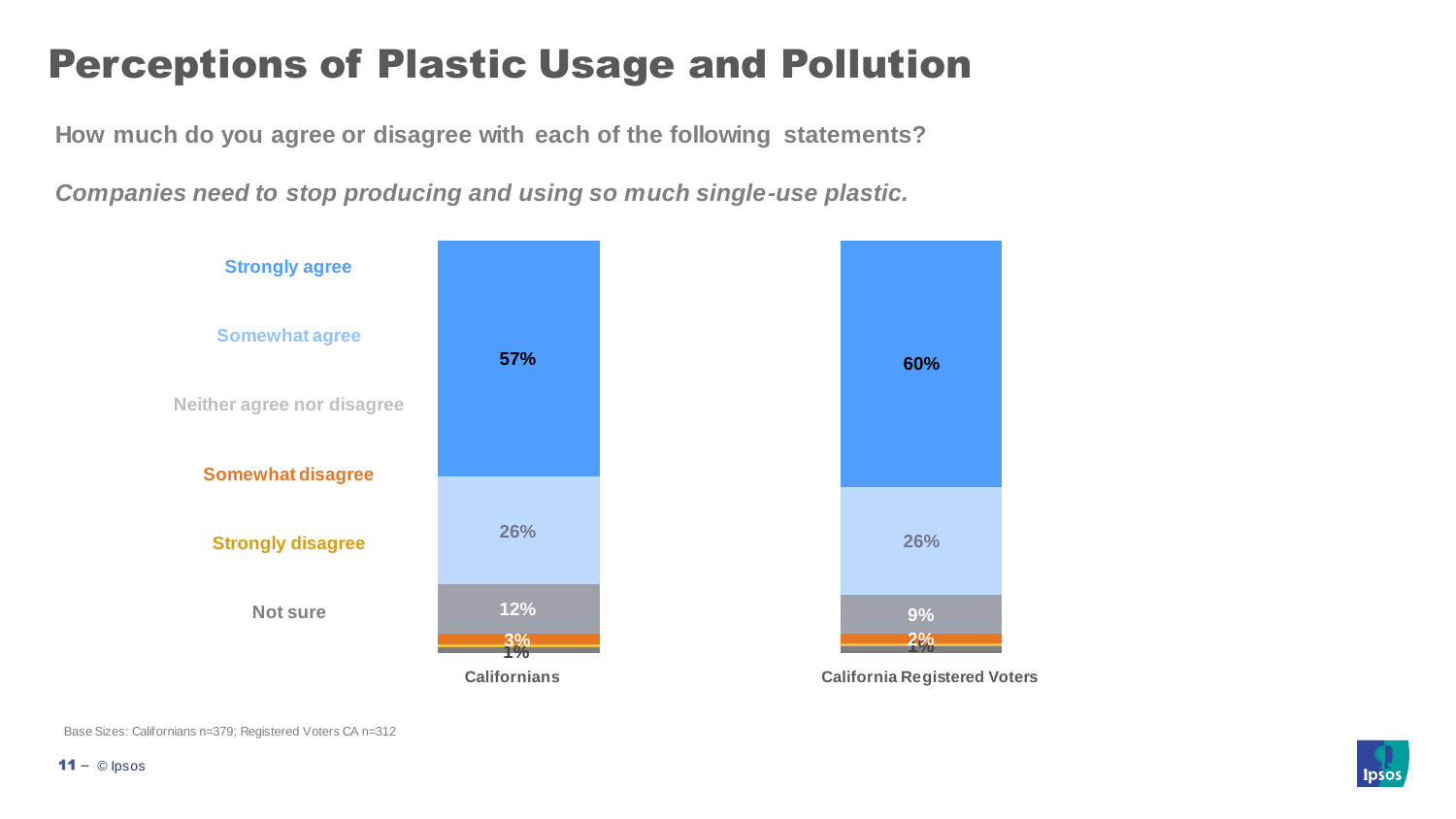**How much do you agree or disagree with each of the following statements?**

*Companies should offer me plastic-free options.*

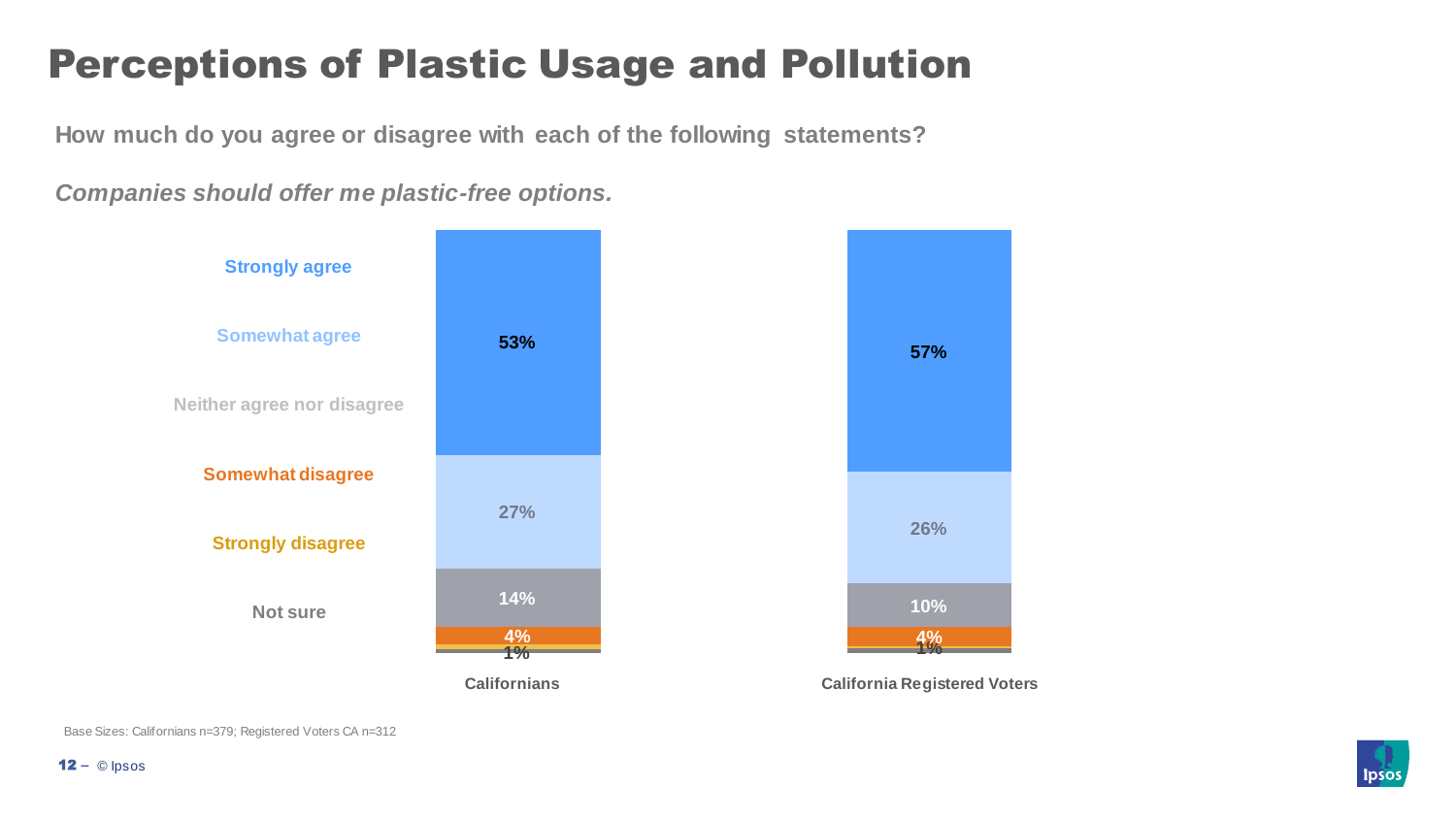**How much do you agree or disagree with each of the following statements?**

*I am willing to pay more for products that don't use plastic packaging.*



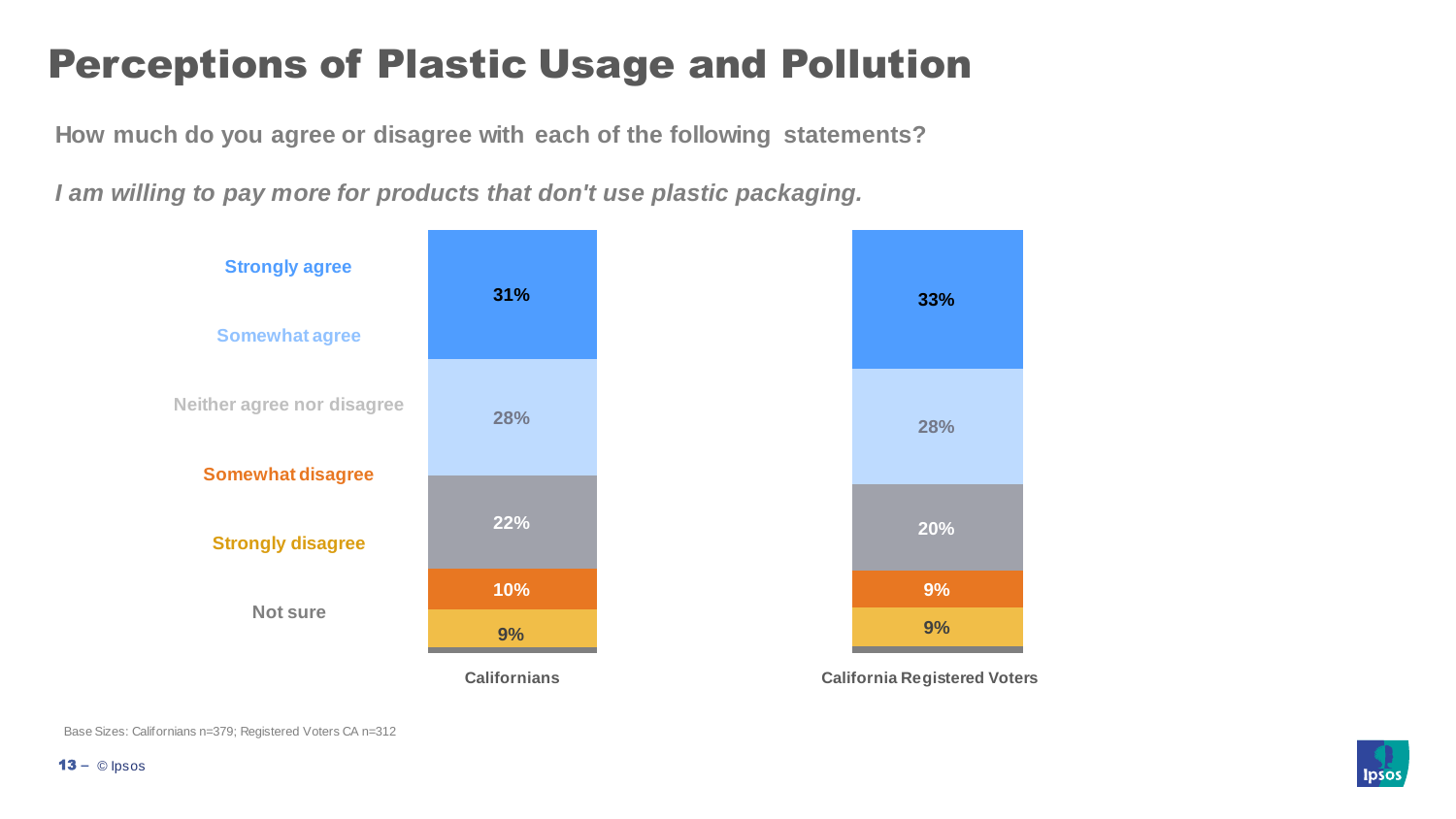**How much do you agree or disagree with each of the following statements?**

*I want to know that the products I purchase aren't harming ocean animals.*



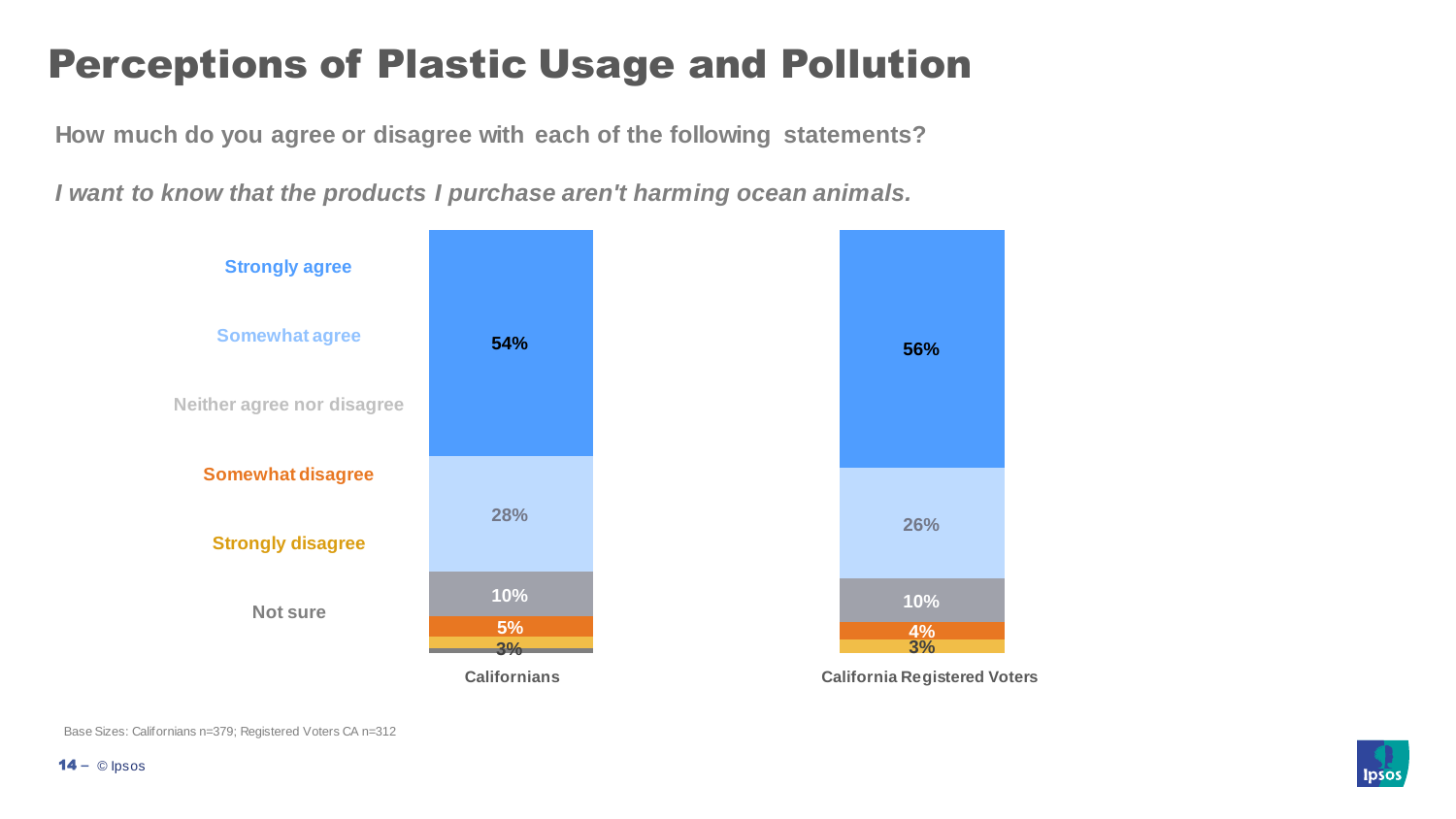**How much do you agree or disagree with each of the following statements?**

*I am frustrated with how difficult it is to avoid single-use plastic.*





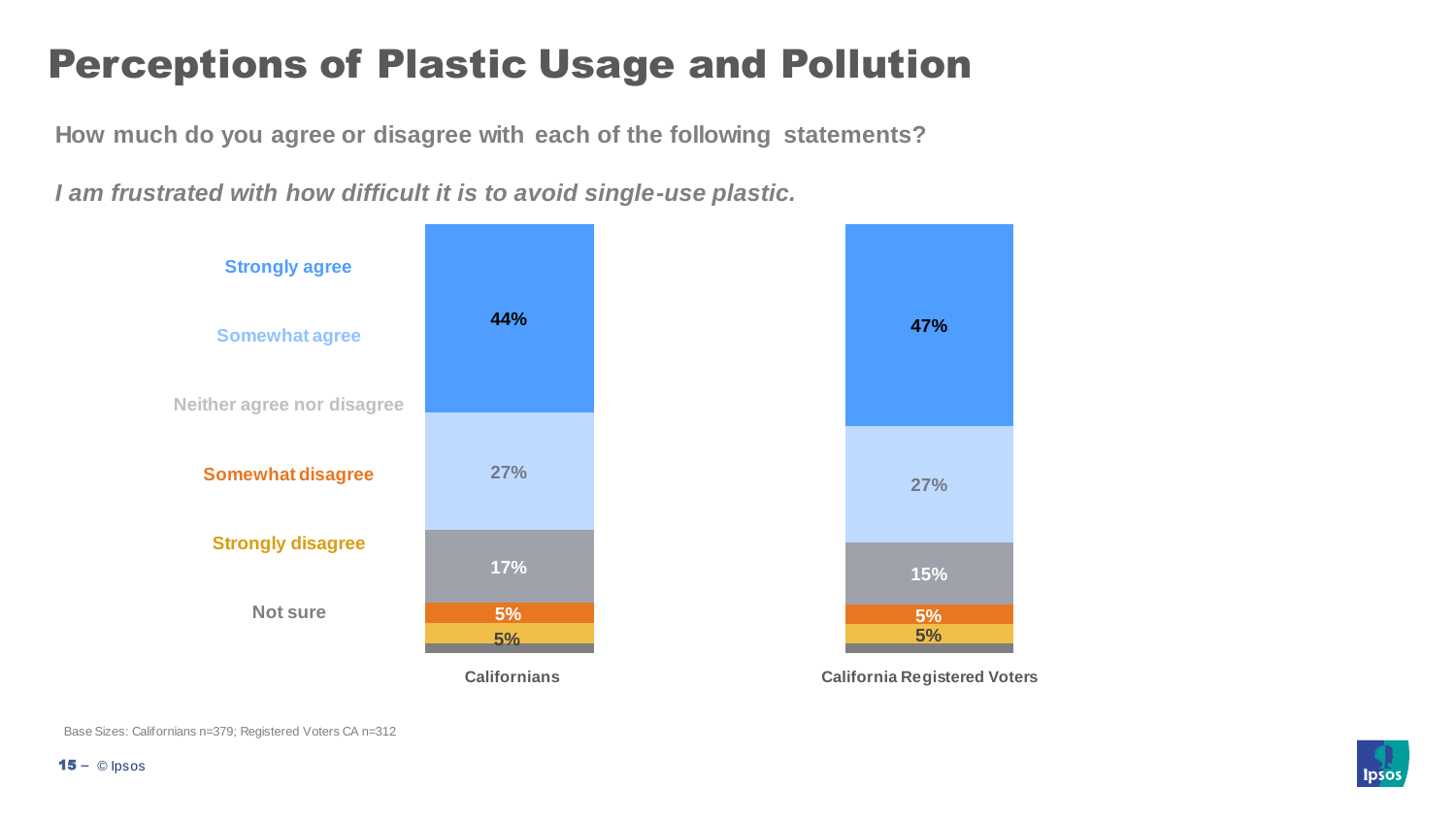**How much do you agree or disagree with each of the following statements?**

*I want my elected officials to support policies that reduce plastic pollution.*



 $16 - \circ$  lpsos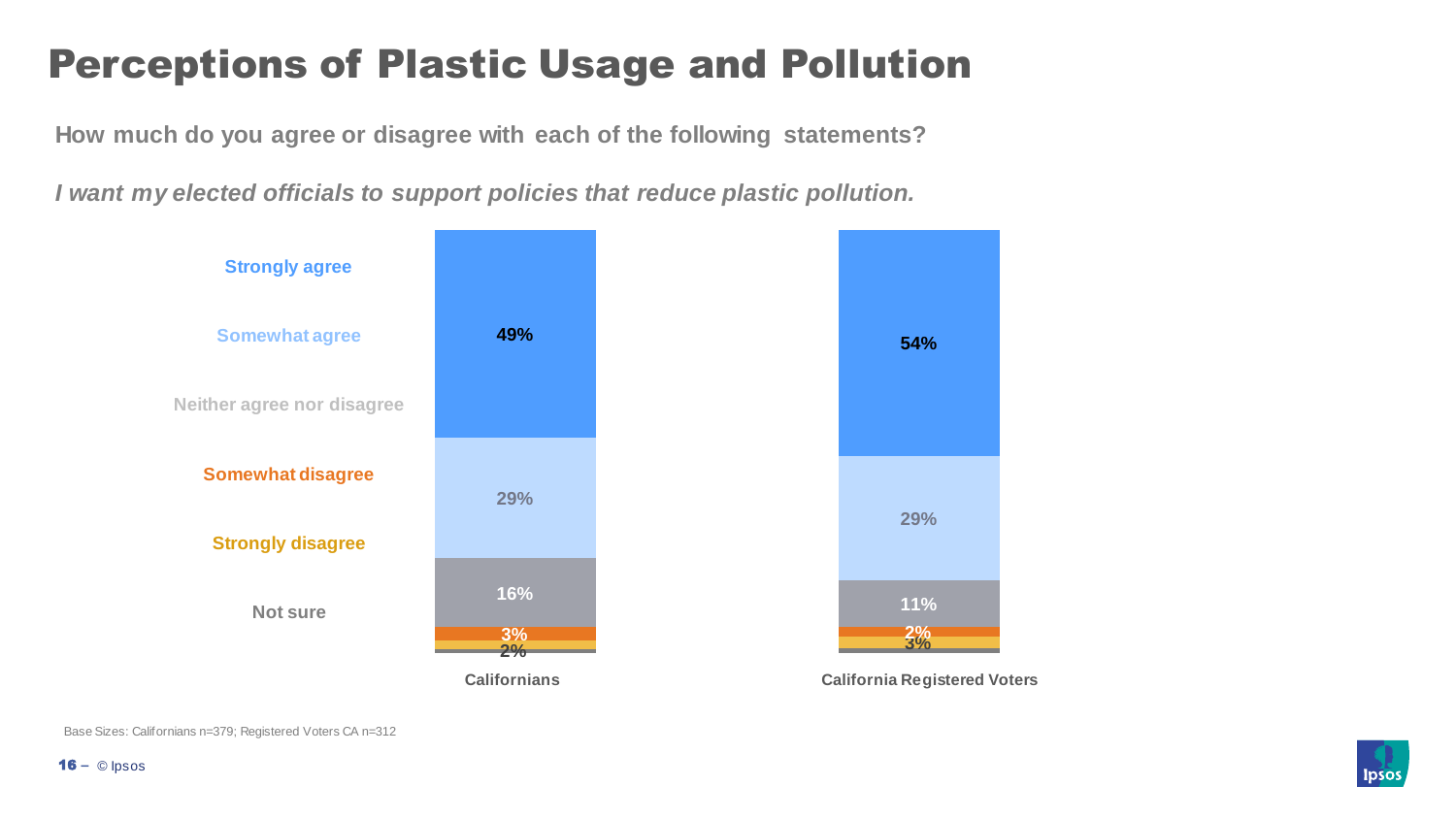**How much do you agree or disagree with each of the following statements?**

*The United States has a responsibility to reduce its contribution to the global plastic pollution problem.*



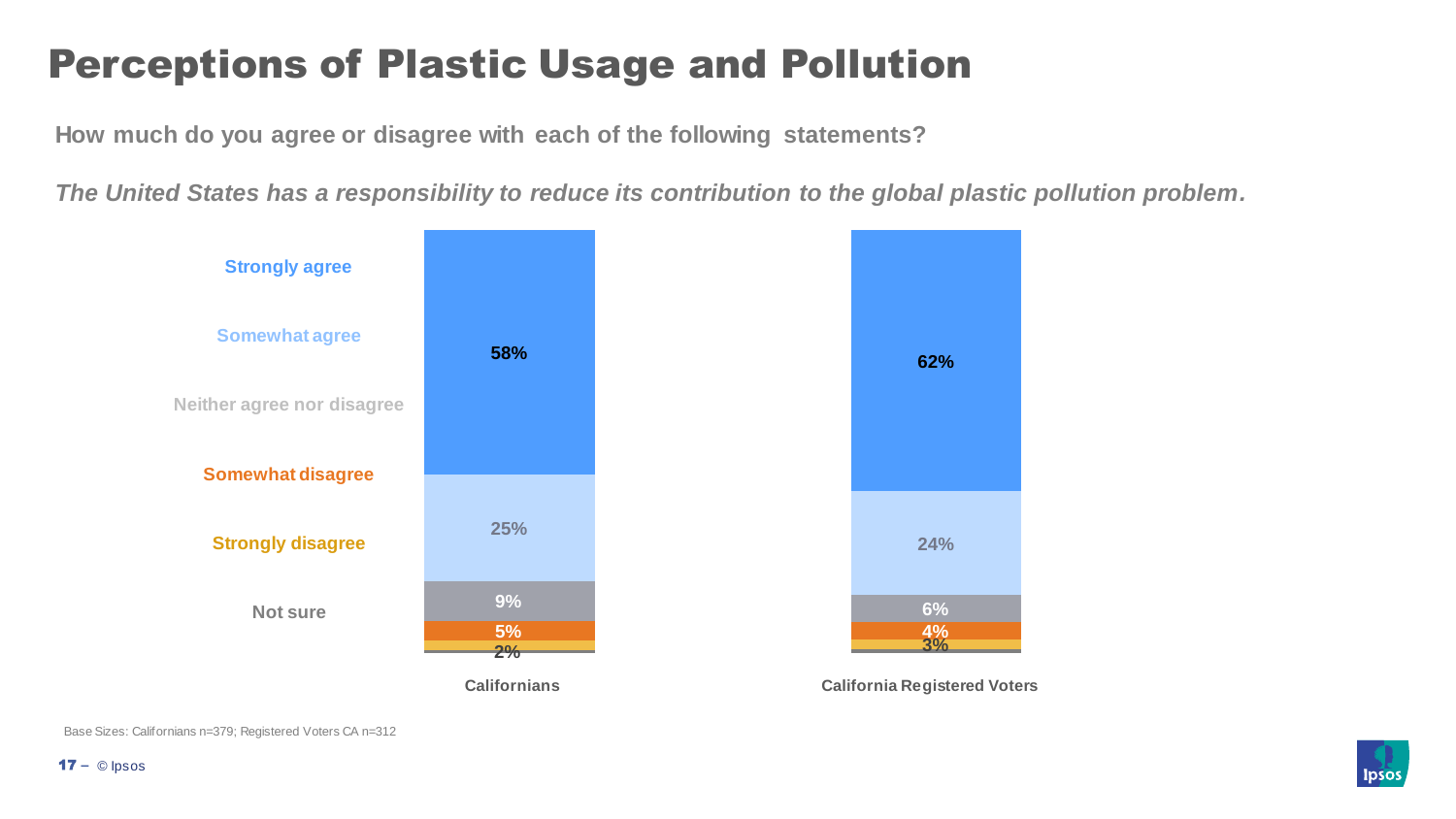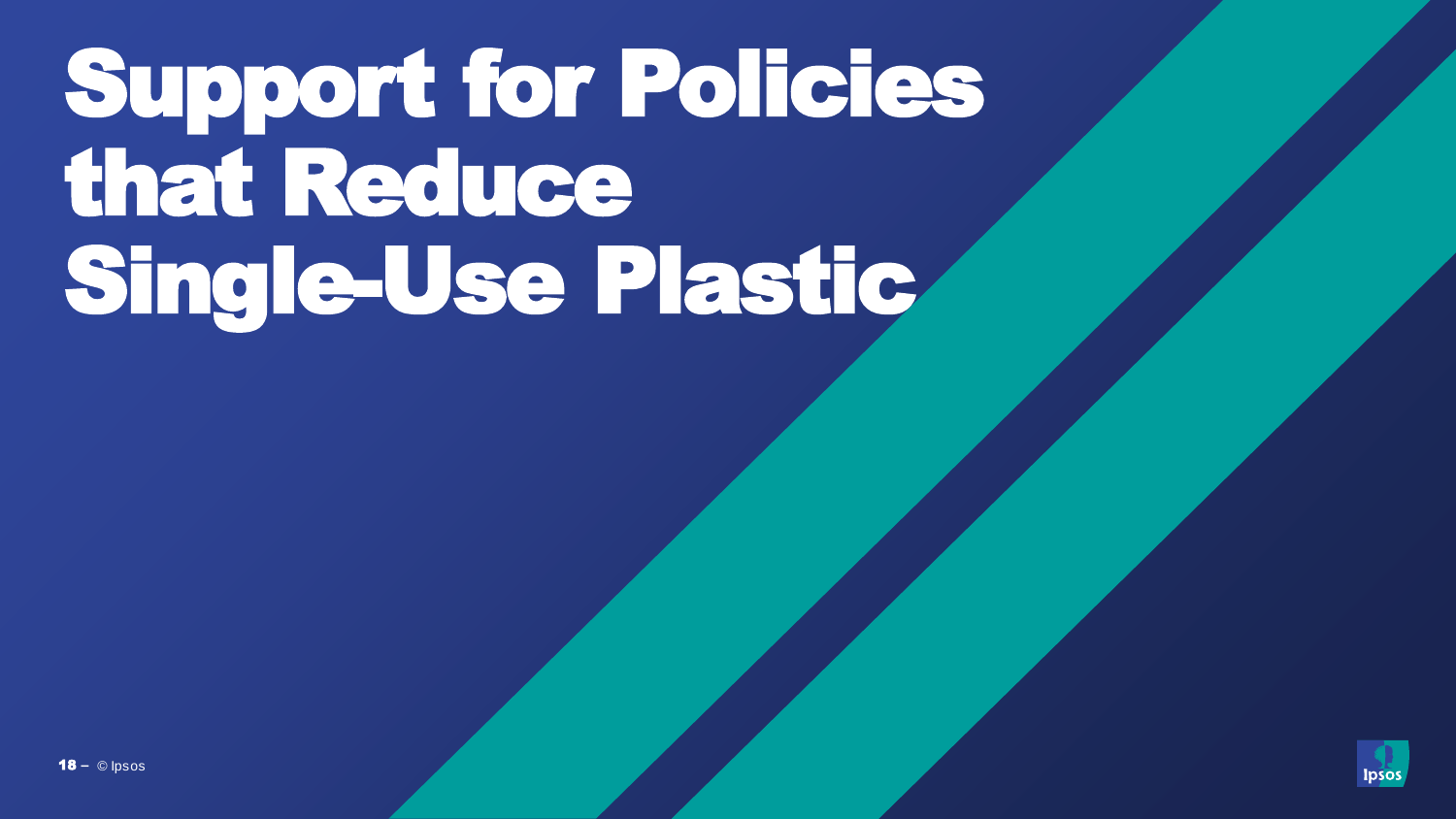#### Support for Policies to Reduce Single-Use Plastic

**Please tell us to what extent you support or oppose the following.**

*Local and state policies that reduce single-use plastic.*



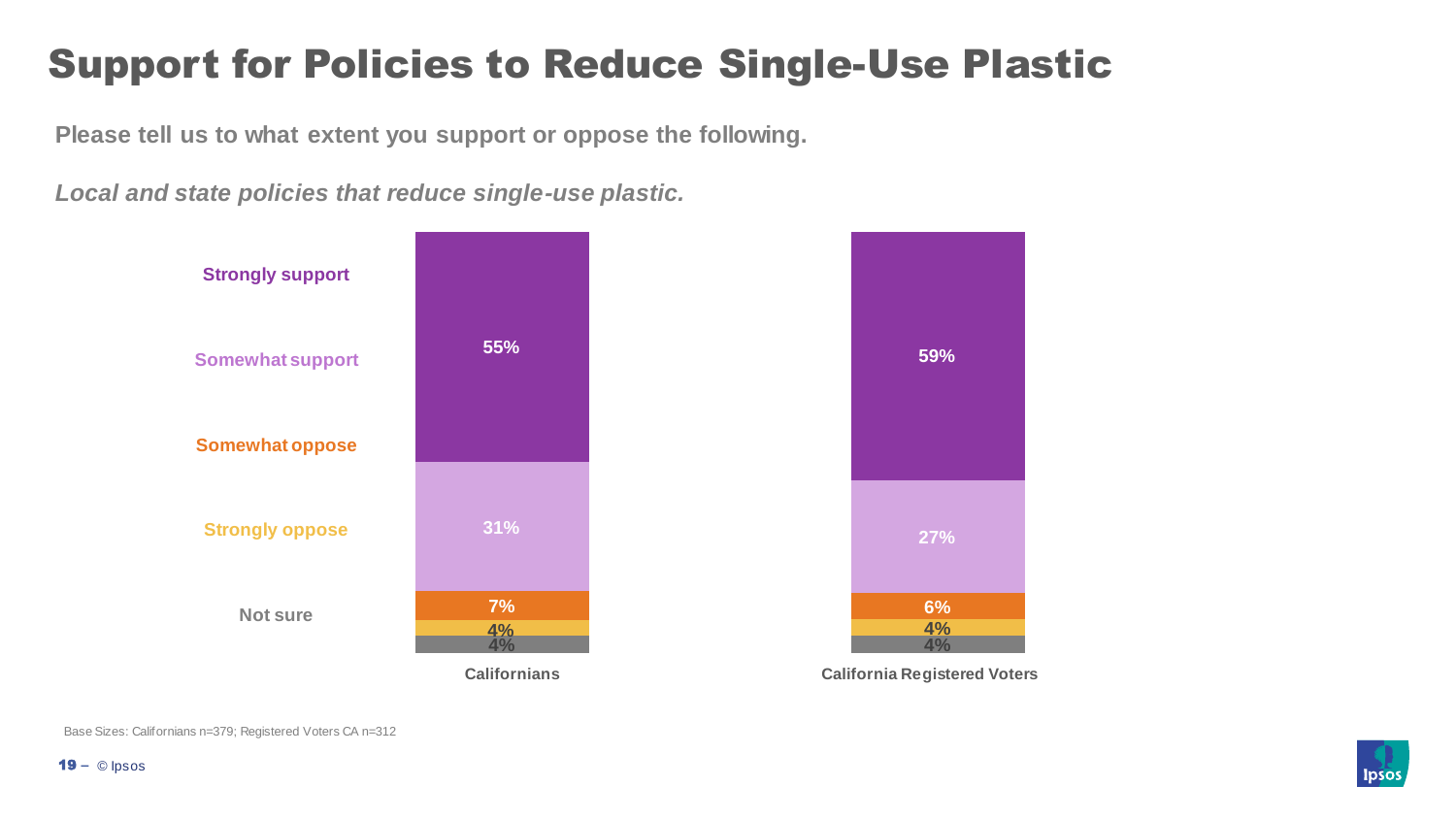#### Support for Policies to Reduce Single-Use Plastic

**Please tell us to what extent you support or oppose the following.**

*National policies that reduce single-use plastic.*



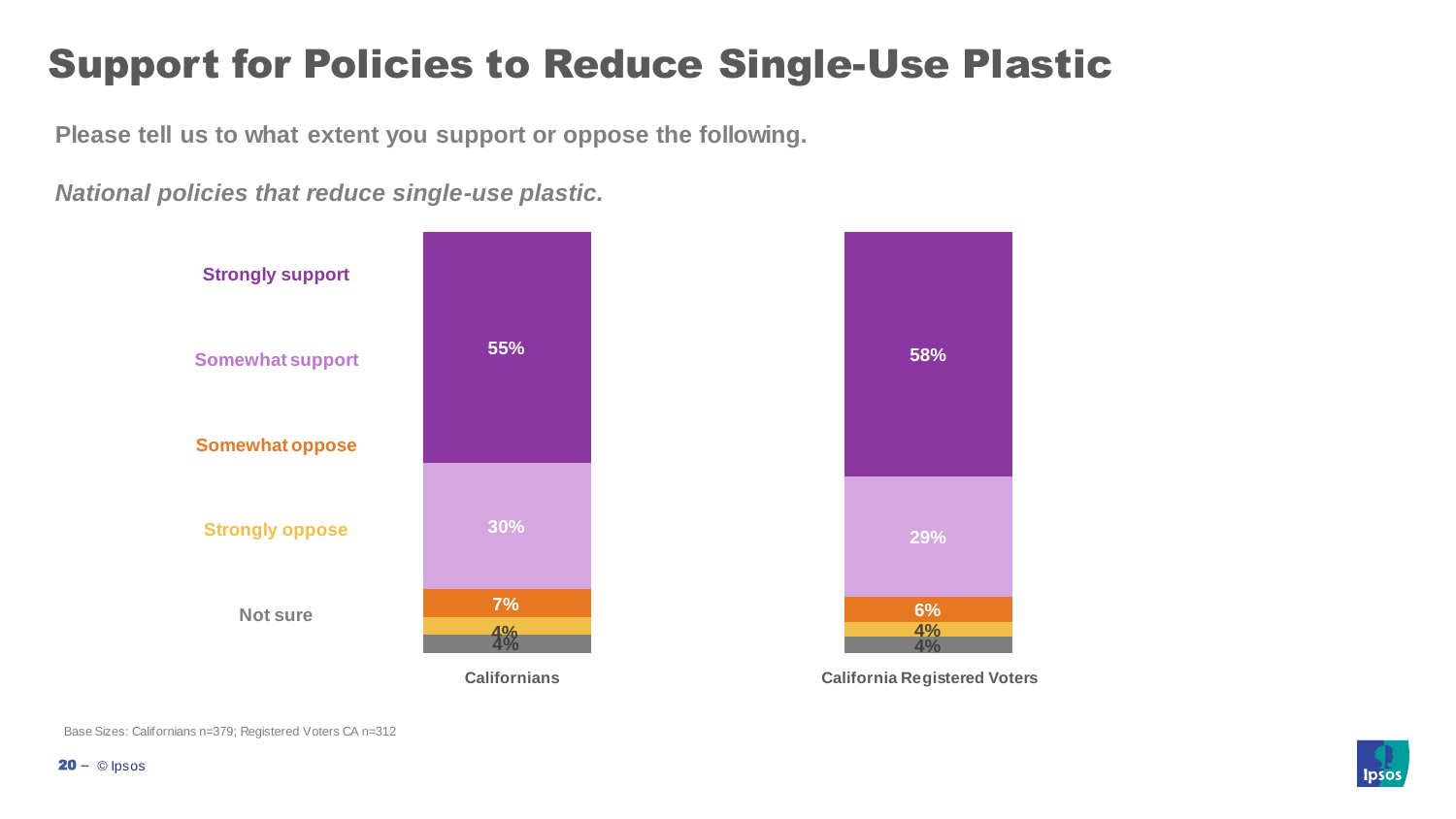**To what extent do you support policies that reduce the use of the following single-use plastic items?** 

*Plastic beverage bottles*



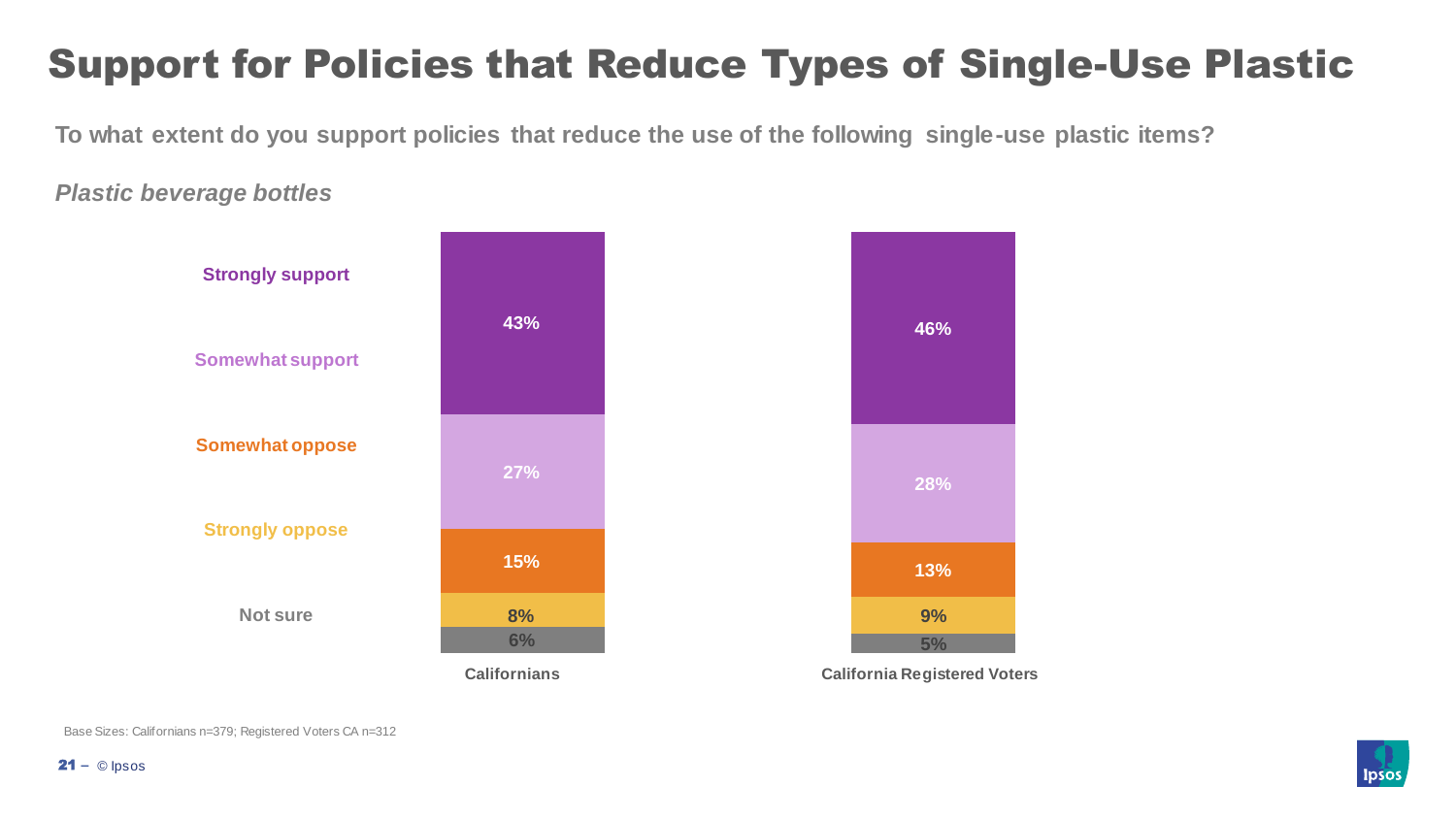**To what extent do you support policies that reduce the use of the following single-use plastic items?** 

*Plastic straws*



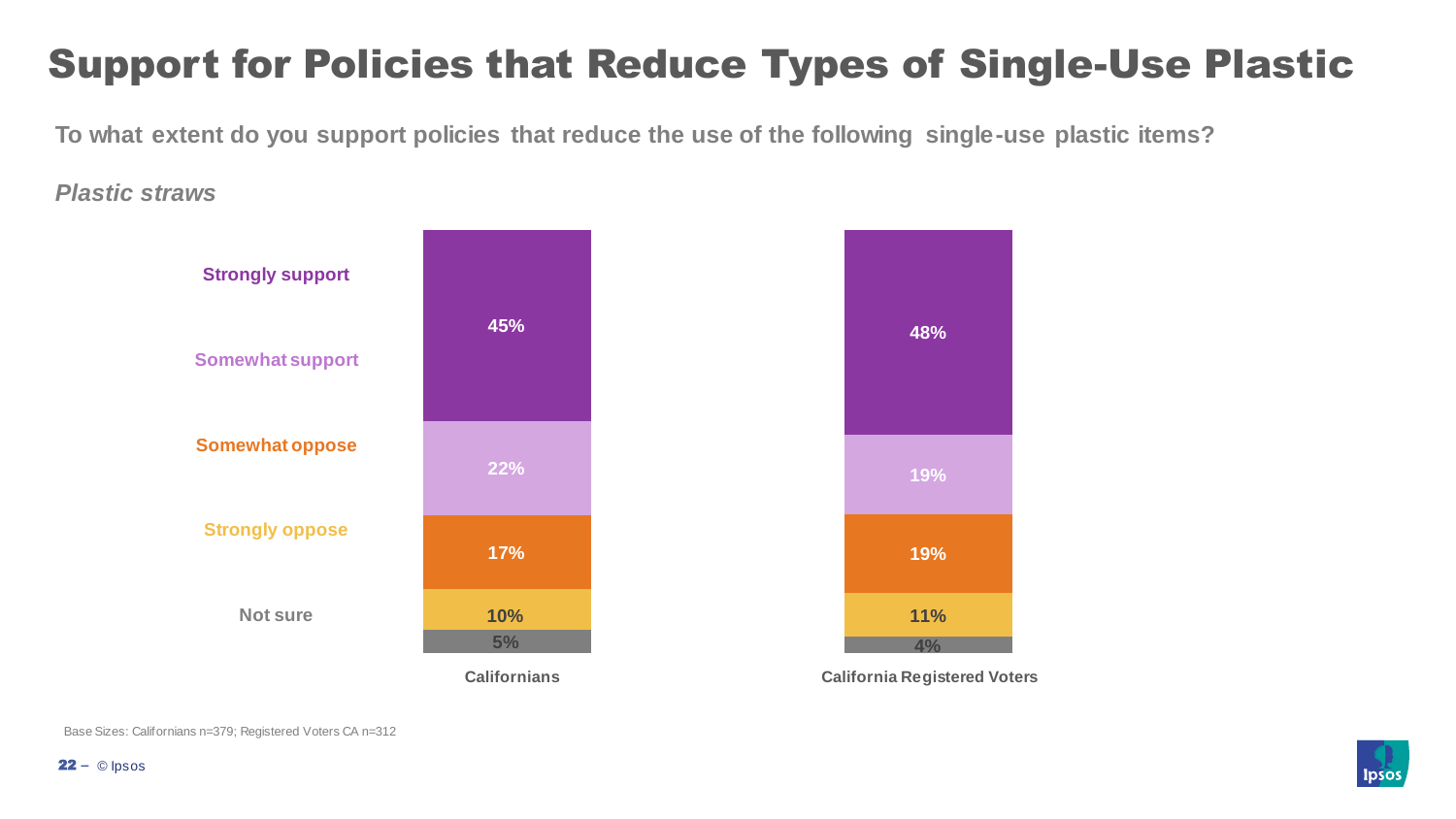**To what extent do you support policies that reduce the use of the following single-use plastic items?** 

*Plastic bags*



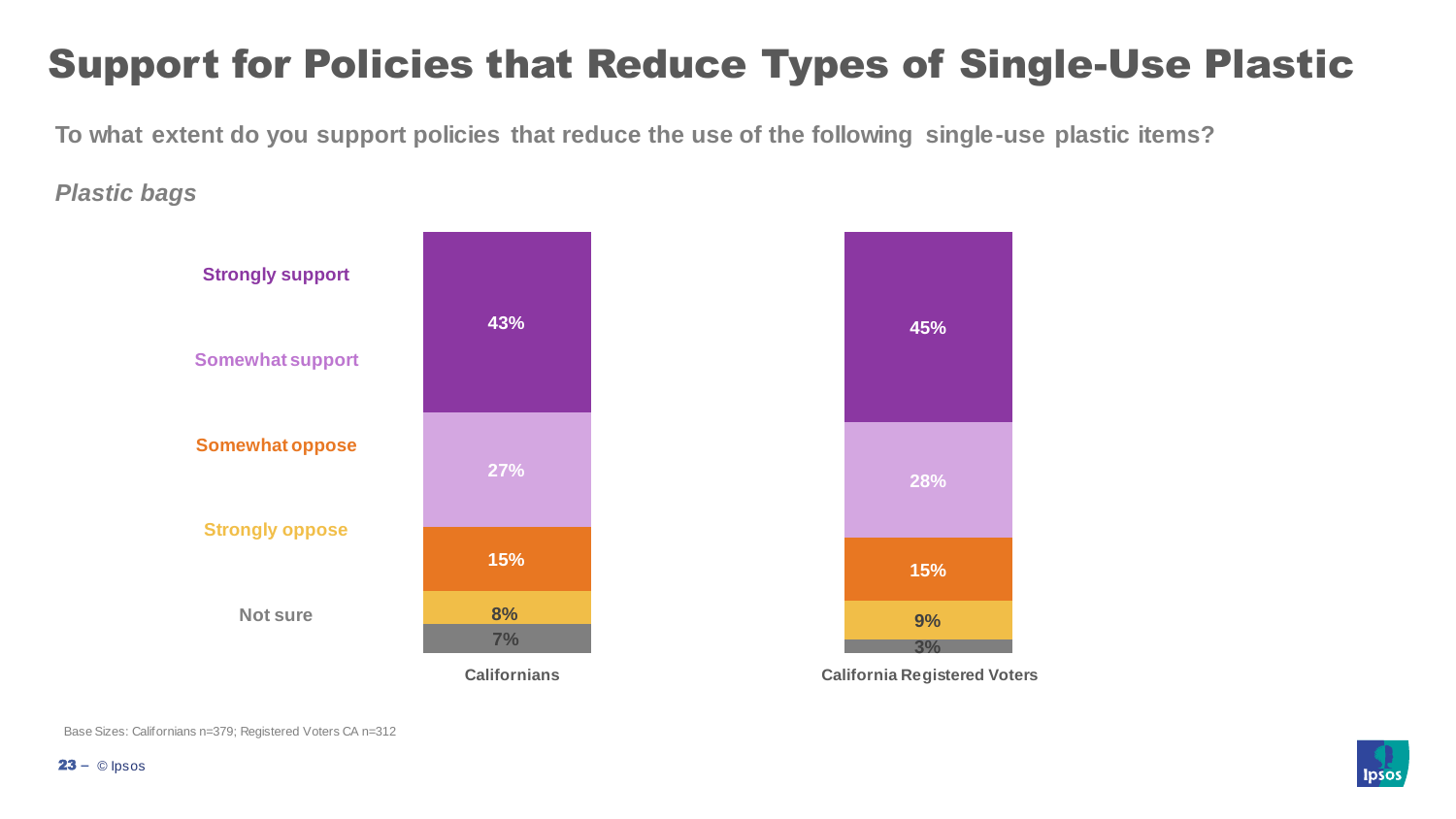**To what extent do you support policies that reduce the use of the following single-use plastic items?** 

*Plastic takeout containers*



© Ipsos 24 **‒**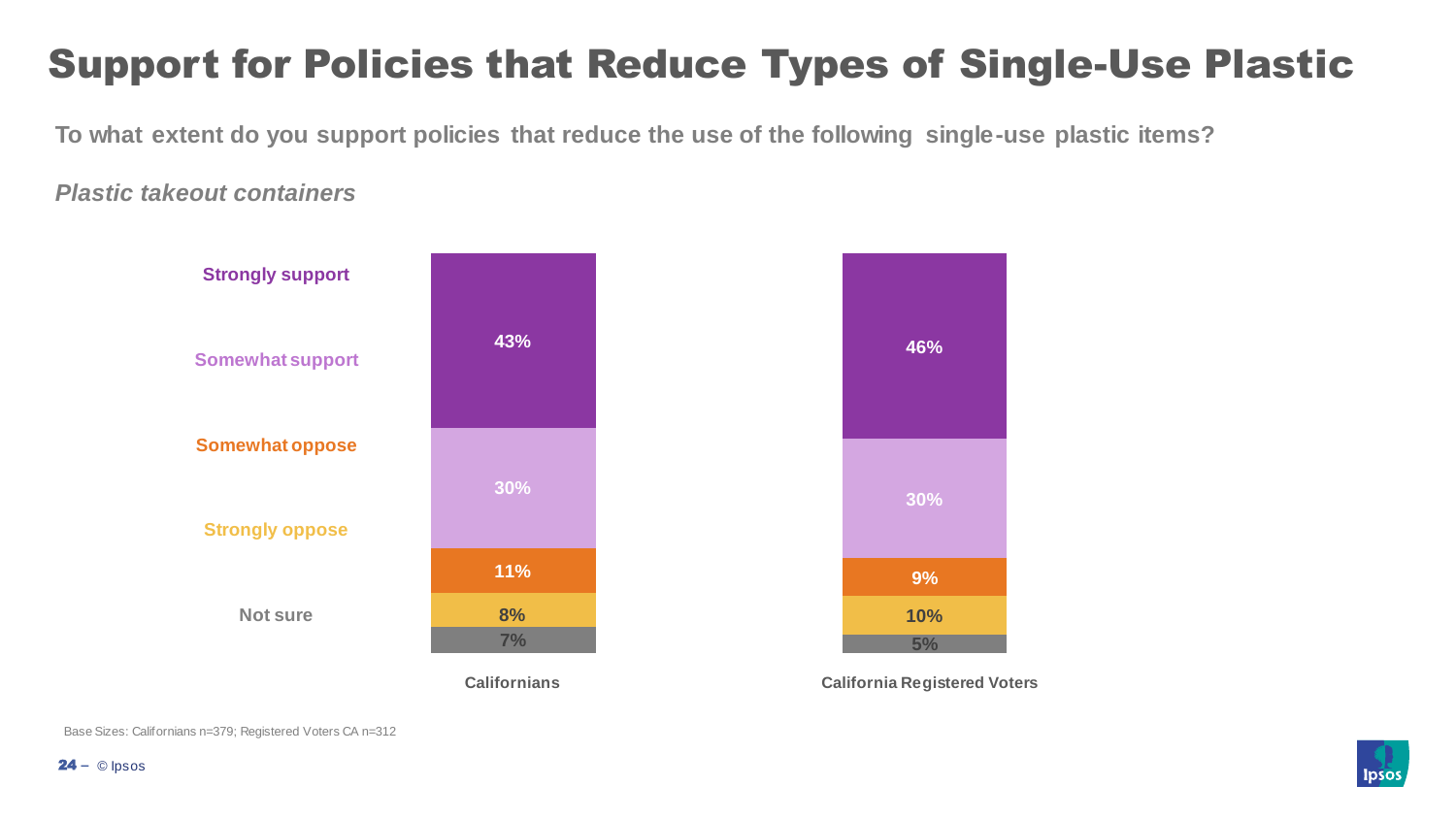**To what extent do you support policies that reduce the use of the following single-use plastic items?** 

*Plastic foam foodware*



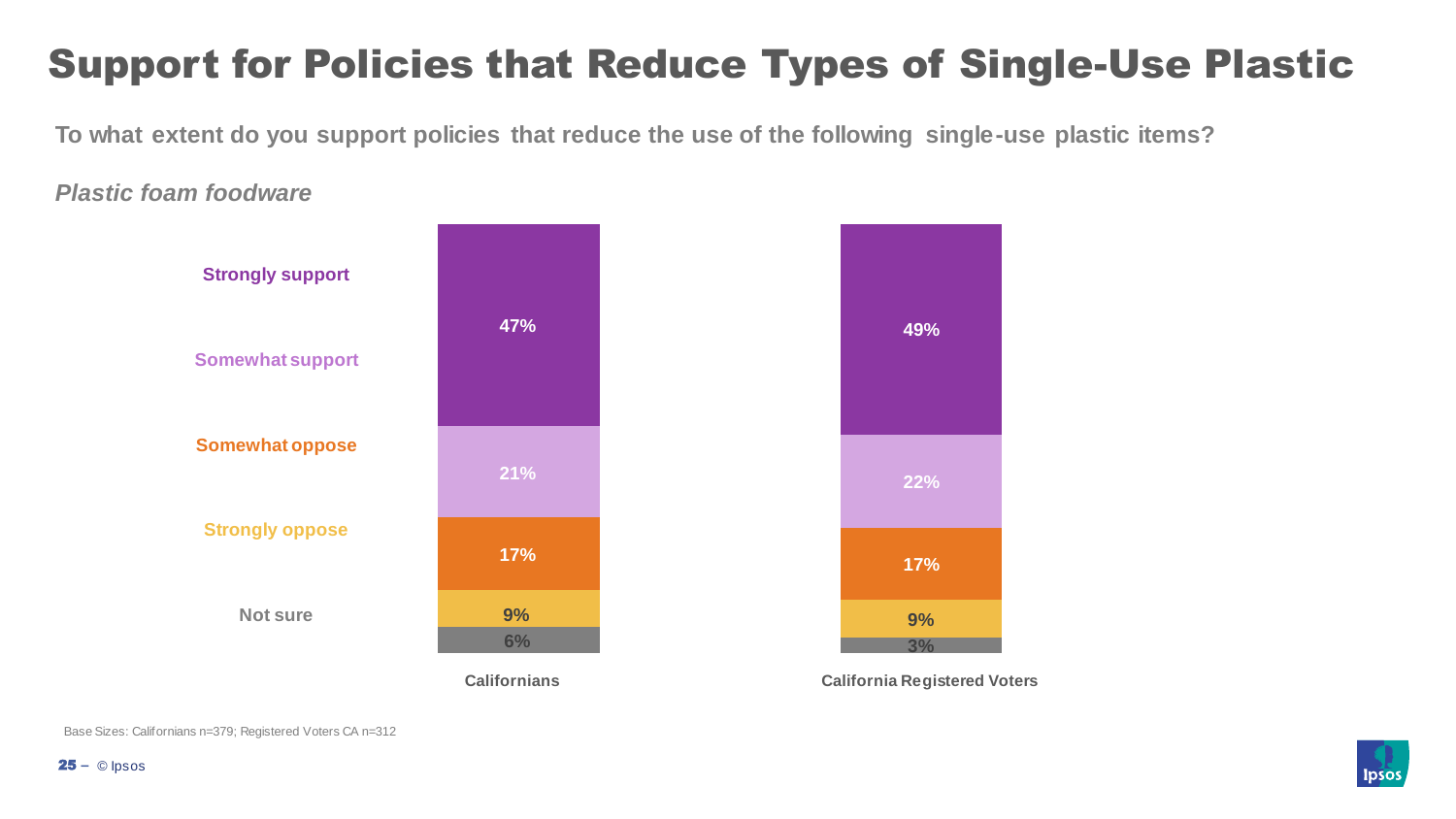**To what extent do you support policies that reduce the use of the following single-use plastic items?** 

*Plastic food wrappers*



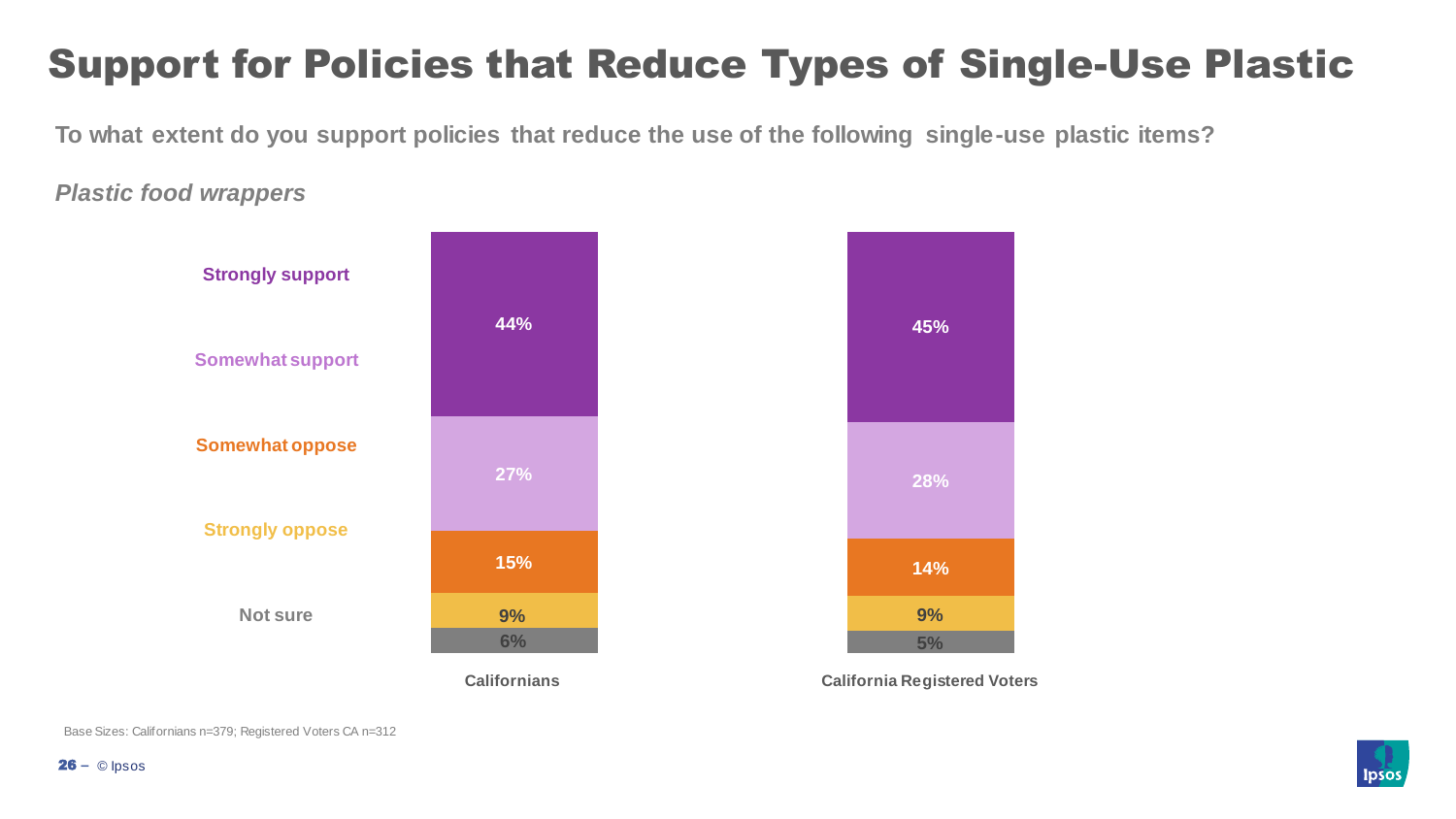**To what extent do you support policies that reduce the use of the following single-use plastic items?** 

*Plastic packaging from online shopping*



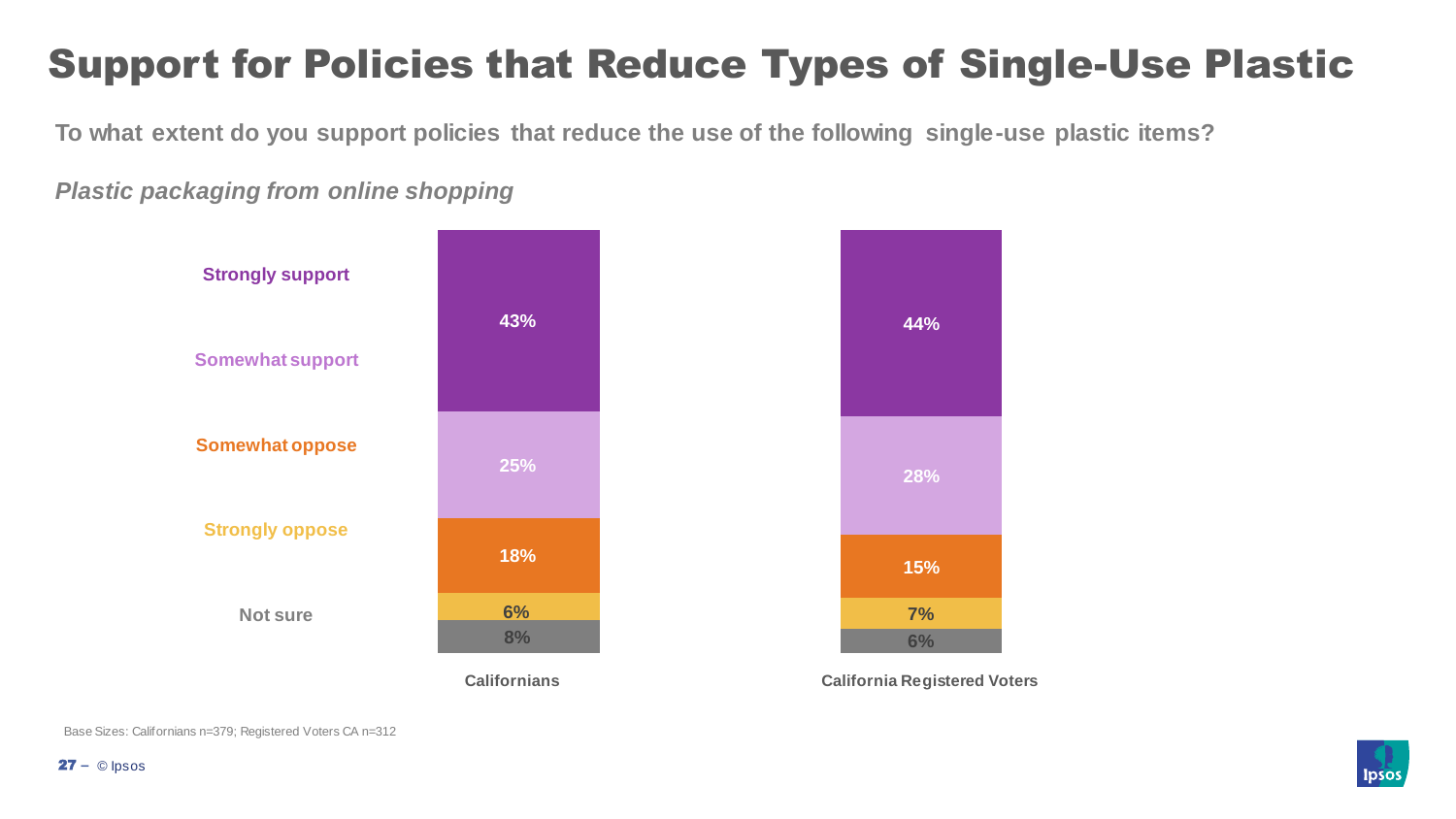### Single-Use Plastics and National Parks

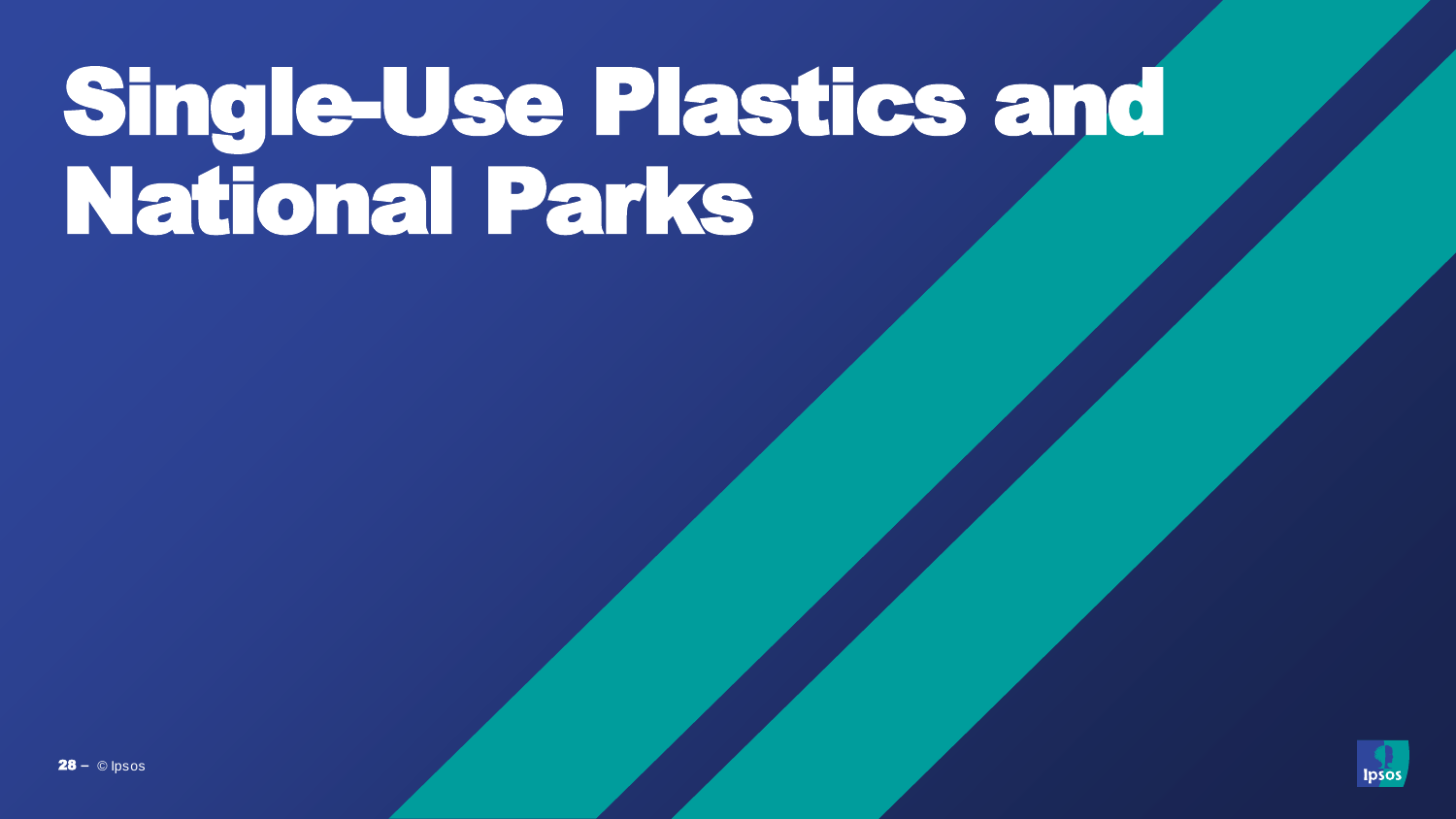#### Visiting National Parks

**How many times have you been to a national park in the United States, if at all? Your best guess is fine.**



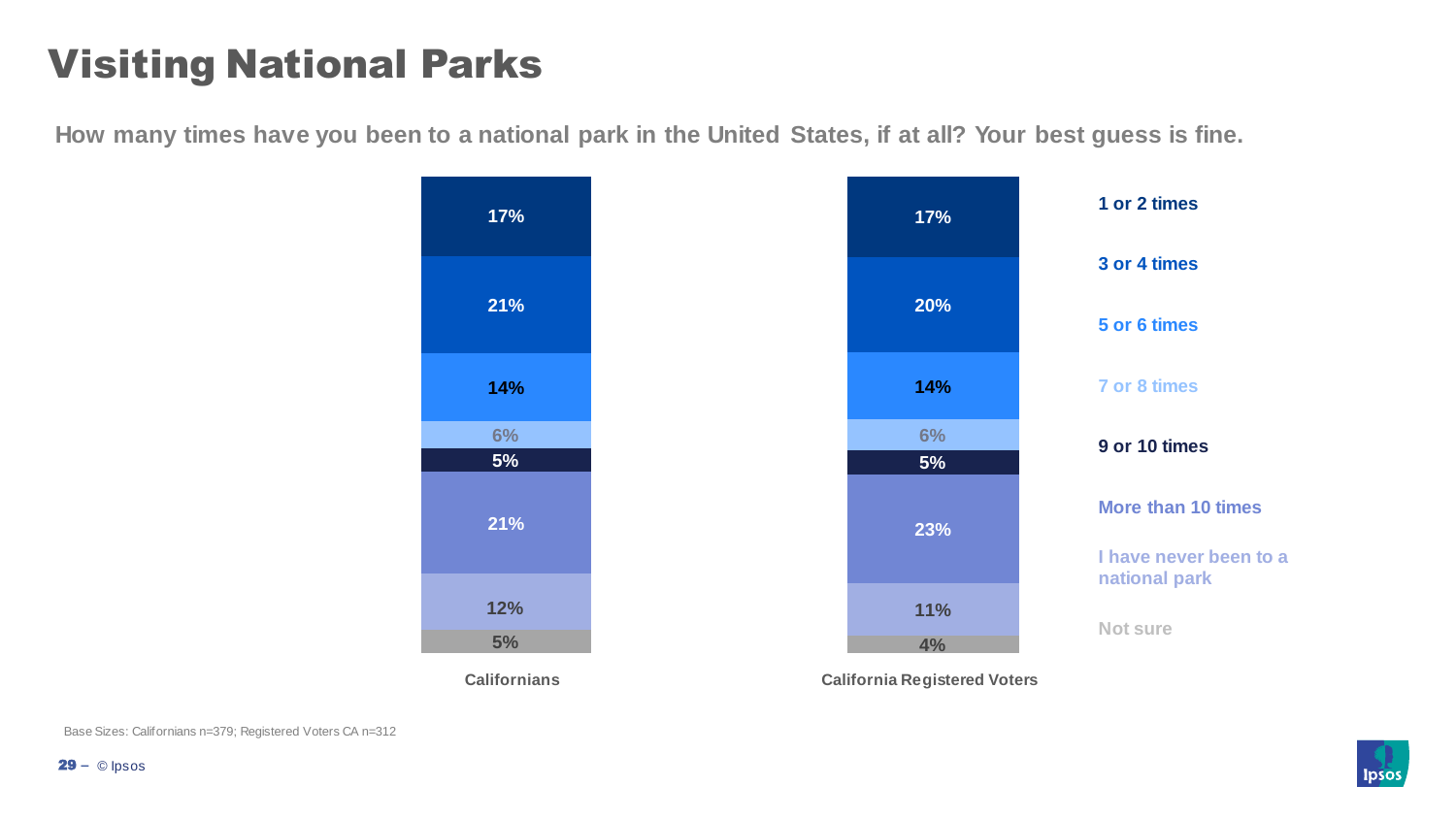**Please indicate how much you agree or disagree with the following statements.**

*It is important to me that national parks remain free of plastic trash.*



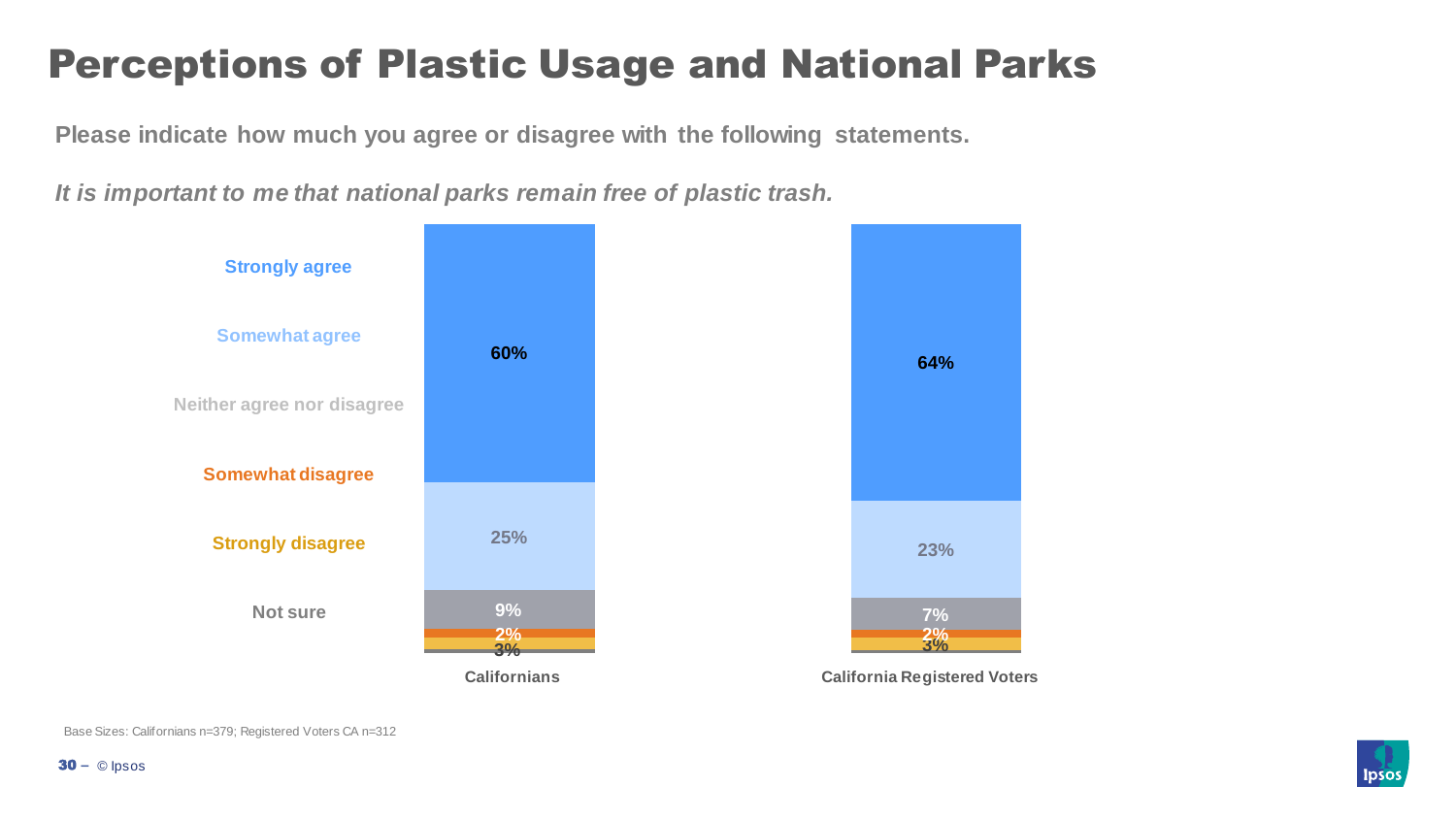**Please indicate how much you agree or disagree with the following statements.**

*Seeing plastic trash in a national park would negatively affect my visit to a national park.*



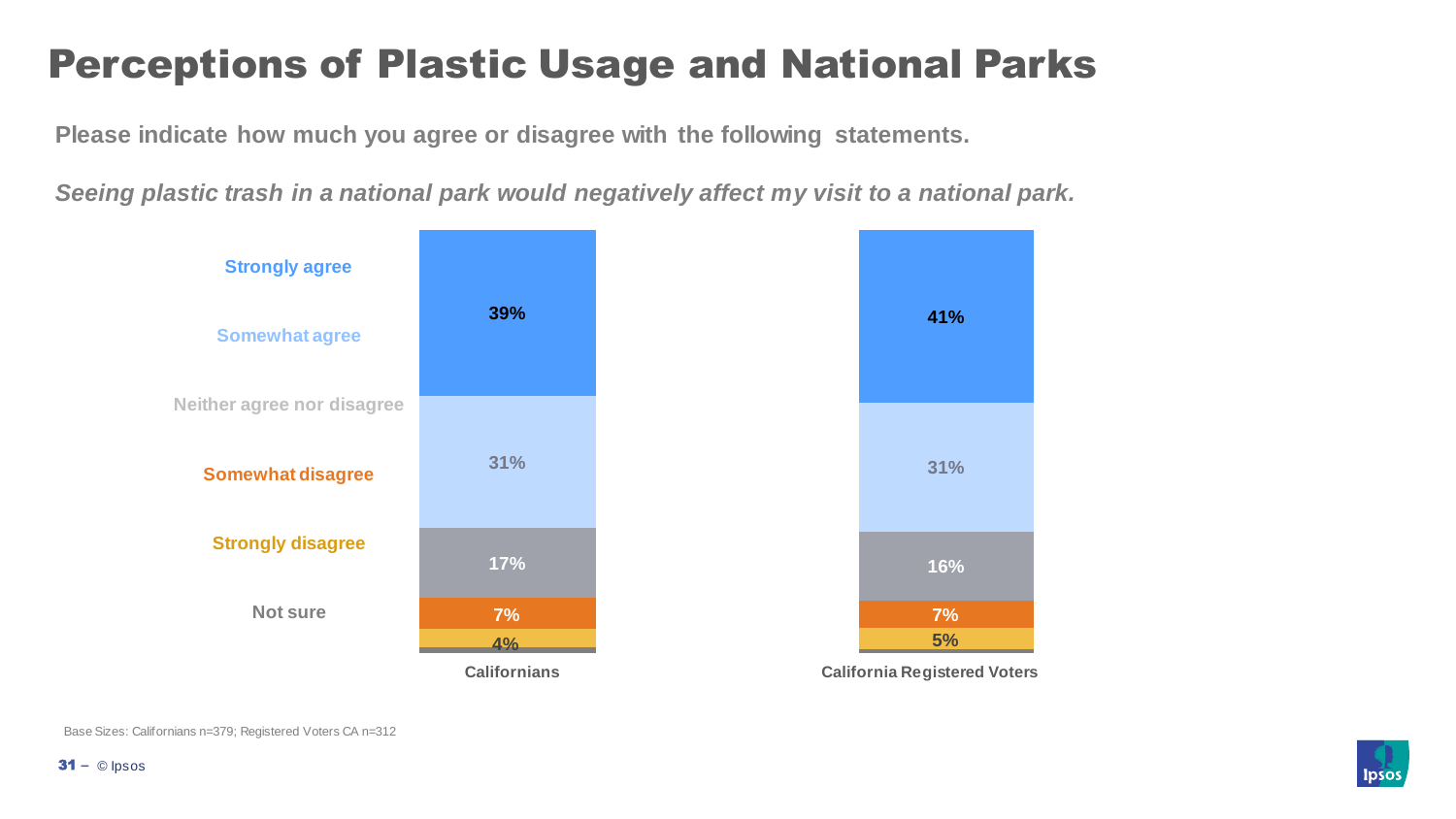**Please indicate how much you agree or disagree with the following statements.**

*Single-use plastic items have no place in national parks.* 



© Ipsos 32 **‒**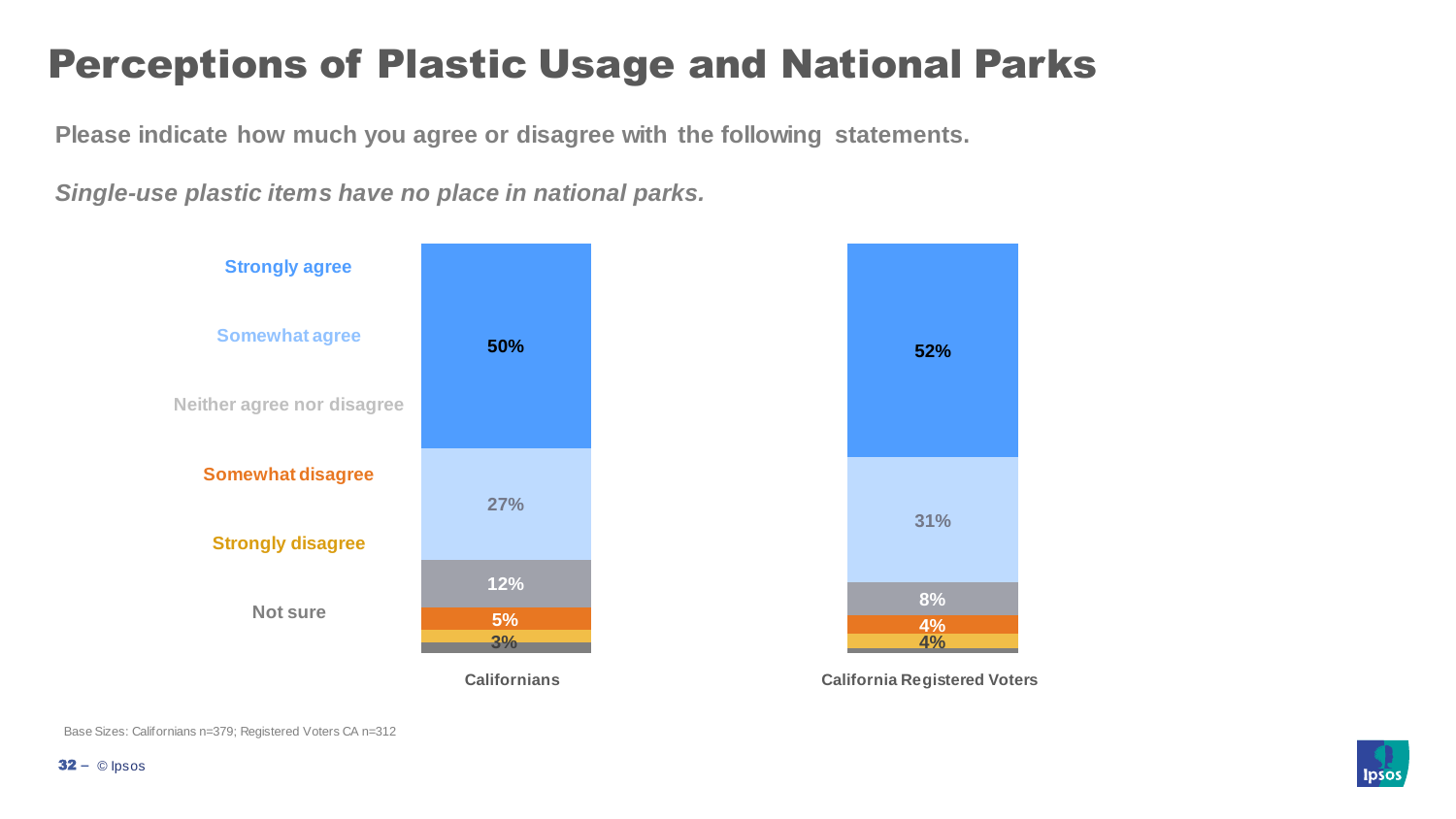**Please indicate how much you agree or disagree with the following statements.**

*I look forward to visiting national parks.*



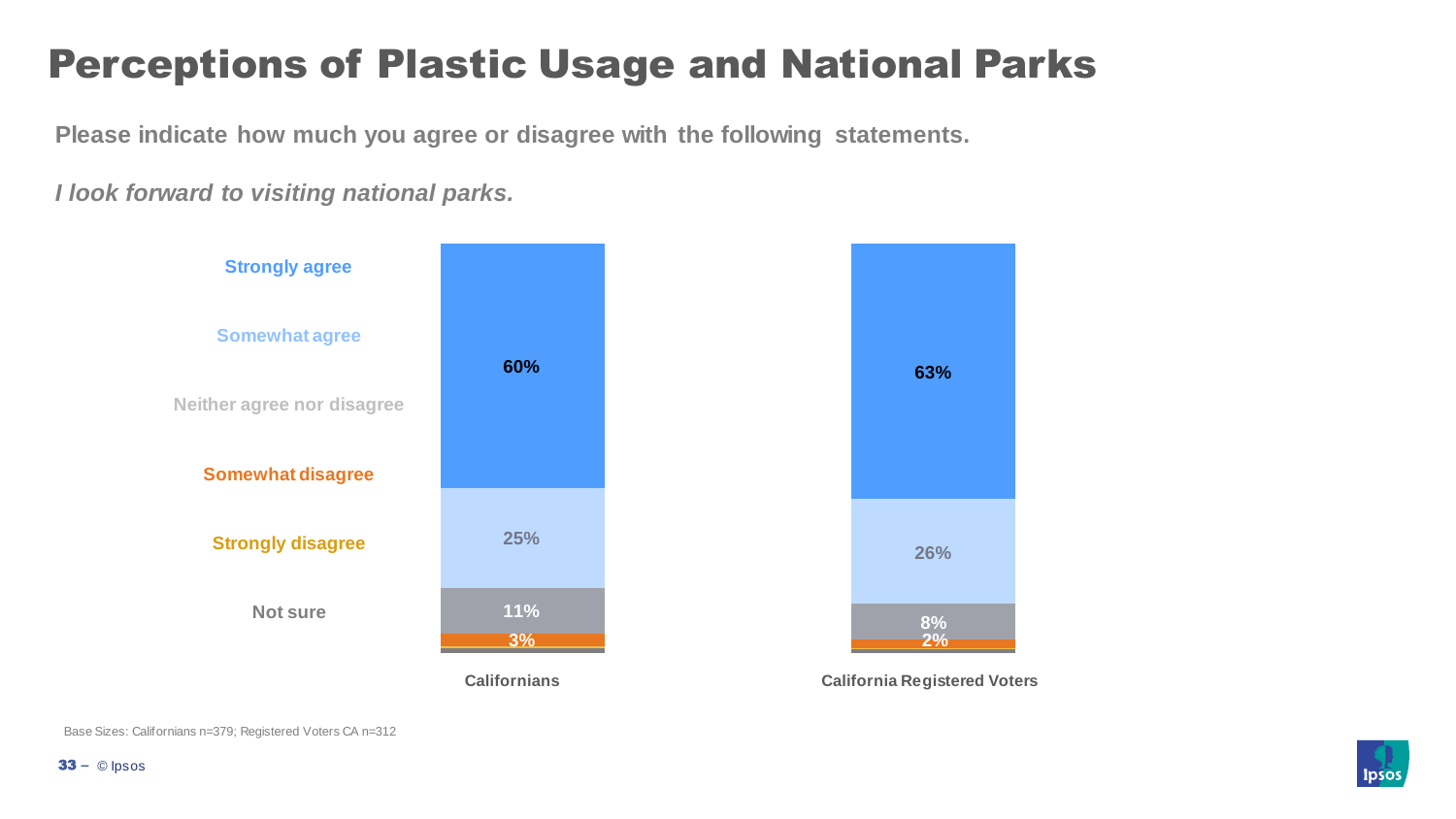#### Support NPS Ending Single-Use Plastic Sales in National Parks

**To what extent would you support or oppose a decision by the National Park Service to stop selling and distributing single-use plastic at national parks?**



Base Sizes: Californians n=379; Registered Voters CA n=312

© Ipsos 34 **‒**